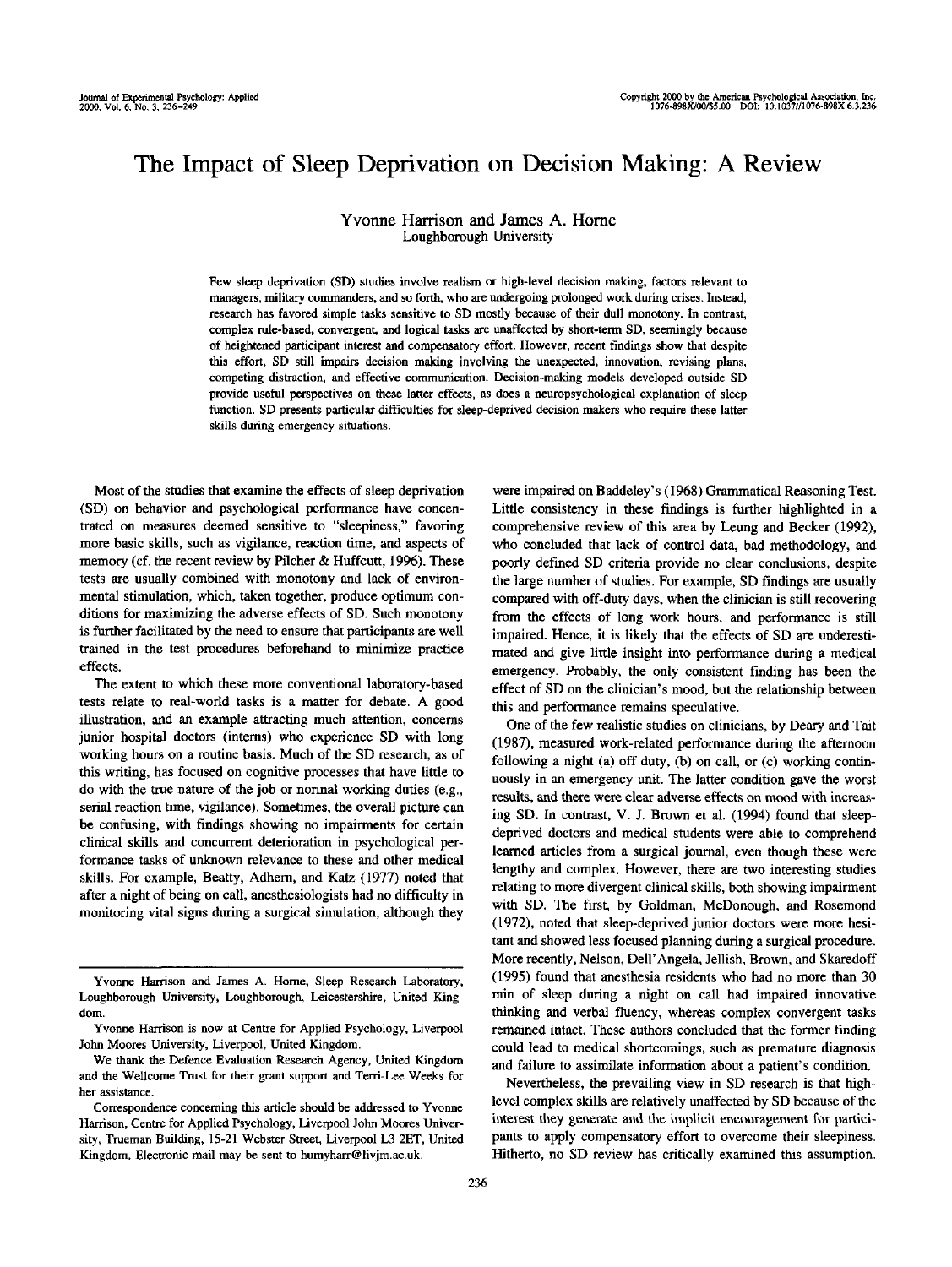We now do so, and we challenge aspects of this assumption by drawing on recent SD findings relating to high-level cognitive function. Also, we use an operational perspective of cognitive models of decision making, which is an approach not previously used in an SD setting. To complement this latter perspective, we present a functional neuropsychological explanation that helps to integrate the behavioral and psychological changes resulting from SD. Our review is of an applied nature and covers topics particularly pertinent to the real world, (e.g., to managers, doctors, military commanders, and so forth confronted with prolonged working hours without sleep during crises and emergencies).

### Sensitivity to Sleep Loss—Simple Versus Complex Tasks

In regard to the related topics of task complexity and monotony, it remains unclear from the literature whether tasks associated with cognitive speed, psychomotor skills, visual and auditory attention, and short-term memory are so sensitive to 1 night of SD for any other reason than their monotony and lack of novelty (as opposed to the more specific characteristics of these tests). In an often overlooked and elegant series of studies, Kjellberg (1975, 1977) clearly demonstrated how the effect of SD on simple cognitive tests increases with decreasing novelty, such that the greater the tedium, the shorter the test can be before deterioration is evident during SD. For example, after 1 night of SD, a well-rehearsed 10-min simple reaction-time task shows deterioration in the first 5 min (Dinges & Kribbs, 1991; Kjellberg, 1977). This tedium can be further heightened if the test comprises part of a much longer test battery of similarly monotonous tests.

A similar theme was highlighted many years ago by Williams, Lubin, and Goodnow (1959), Wilkinson (1961), and again more recently by Wilkinson (1992), who advocated that "SD reduces the non-specific arousal level of the body, but has no specific effects" (Wilkinson, 1992, p. 254). He went on to argue against using tasks that are "too complex, too interesting, too variable and, above all, too short" (Wilkinson, 1992, pp. 254-256). He, along with many other investigators, had shown that these latter tasks intrinsically encourage sleepy people to apply compensatory effort and perform normally. Hence, these tasks have been deemed to be insensitive to SD. Similarly, with the dull, monotonous reaction-time and vigilance tasks, if participants are suitably encouraged to apply more effort, for example, by giving them knowledge of results (Wilkinson, 1965), financial reward (Home & Pettitt, 1985), or increasing the rate of stimulus presentation (Corcoran, 1963), then these tasks also lose their sensitivity to SD.

Given this state of affairs, it is generally assumed that under demanding and motivating conditions, SD will have little impact on high-level decision making or complex skills. Such an assumption has been borne out by the few studies looking at some of these tasks, and SD researchers have been reluctant to pursue this avenue further. For example, IQ types of performance tests, critical reasoning, and logical well-practiced tasks are all resilient to 36 hr or more of SD (Home, 1988a). Similarly, tasks that incorporate complexity by virtue of either multitask or decision-making elements are generally organized around rule-based strategies. For example. Hockey, Wastell, and Sauer (1998) and Linde, Edland, and Bergstrom (1999) devised tasks requiring multiple levels of simultaneous vigilance across different sensory modalities. Although undoubtedly more complex than simple vigilance or reaction-time tests, these tasks are not particularly taxing in terms of demands for innovation or dealing with the unexpected. Wilkinson (1964) described the effects of 30-60 hr of sleep loss on two decision-making tasks developed with ecological validity in mind. Both involved military-type maneuvers (simulated battle games), and participants were trained naval personnel. One was a tracking and interception task, which showed no sign of impairment, despite being of a relatively long duration—a finding attributed by Wilkinson (1964) to task complexity and considerable participant interest. It should be noted that the SD literature shows that interesting tracking tasks show little effect of short-term SD (Home, 1988b; Wilkinson, 1965). However, the second task, coded decision taking, required the participant to plan ahead and undertake a cost-benefit analysis of any intended action. Thirty hours of SD led to substantial impairment, which Wilkinson (1964) attributed largely to a loss of participant interest. That is, he viewed task interest to be the salient difference between the two tasks and the cause of the different outcomes following SD. However, even though the latter task was complex in the sense that it required adherence to rules of play, visual monitoring, and so forth, it also relied on substantial planning and mental imagery.

To summarize, complex tasks that are essentially rule-based and interesting for the participant tend not to be sensitive to sleep loss. However, if such tasks are given many times, they become well learned, may lose their novelty, and risk becoming dull and monotonous, which will make them vulnerable to sleep loss unless one is remotivated to perform well. In contrast, real-world decision making can also involve unique and unfamiliar circumstances, necessitating a wide range of other complex skills (e.g., having to appreciate a difficult and rapidly changing situation; assess risk; anticipate the range of consequences; keep track of events-update the big picture; be innovative; develop, maintain, and revise plans; remember when events occurred; control mood and uninhibited behavior; show insight into one's own performance; communicate effectively; and avoid irrelevant distractions). With the inherent interest generated by most of these tasks, together with the likelihood that, of necessity, decision time may be short rather than long and tedious, such tasks should not be sensitive to SD, according to the more classical perspective of SD outlined above. However, there is increasing evidence from recent laboratory studies that even 1 night of SD does lead to significant deterioration in these skills, despite the individual's best efforts to perform well and the task being of short duration (< 10 min). The underlying reason, which we elaborate on, is that unlike the rule-based convergent and logical skills, these latter skills depend heavily on the integrity of the prefrontal region of the cerebral cortex. Recent neuropsychological and brain imaging studies show this region to be particularly affected by a night of SD (Drummond et al., 1999, 2000; Home, 2000; Petiau et al., 1998).

It may be argued that these latter decrements are due to impairments in lower level aspects of performance that are integral to these higher functions, for example, certain aspects of memory. If this were so, then one might ask why this does not apply to the rule-based complex tasks. Of course, there are probably different combinations of these lower skills to facilitate these two categories of complex skills, perhaps with only certain key components affecting the divergent type of complex task. However, rather than become involved at this level of debate, much of this review takes a more pragmatic view of the findings that SD leads to certain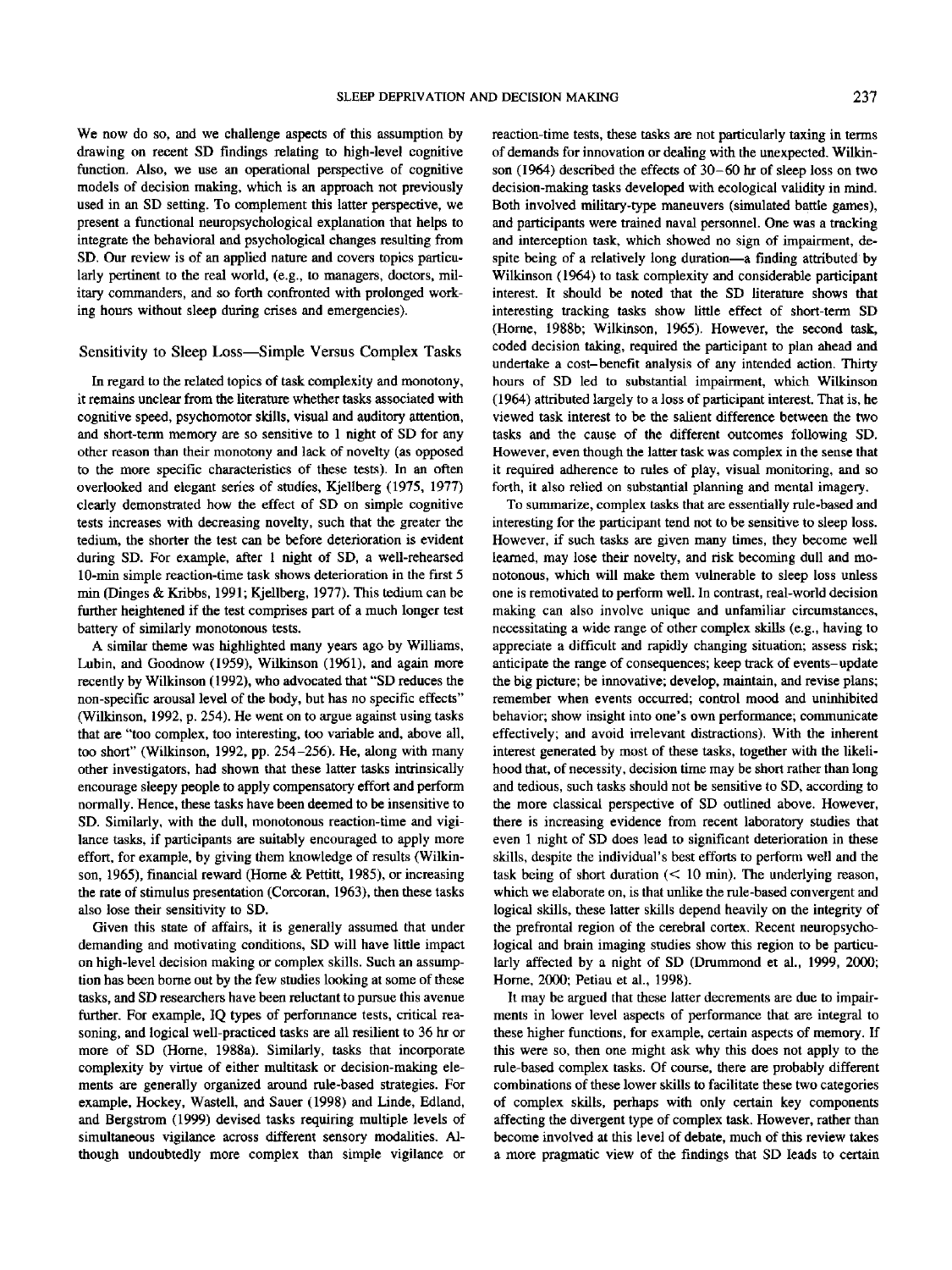types of high-level cognitive dysfunction, for whatever reasons, although, not readily accounted for in terms of low-level skills.

# Decision Making as an Operational Construct

Higher level decision making not only requires convergent, rule-based skills of logical, critical, and deductive reasoning but also can involve unique and unfamiliar circumstances, necessitating a range of divergent skills, as already outlined. We argue that recent laboratory-based findings strongly suggest that unlike the convergent skills, the following, more divergent skills, are particularly affected by SD.

# *Appreciating a Complex Situation While Avoiding Distractions*

This often necessitates the assimilation of large amounts of information, often within a short space of time. The level of complexity may not be an issue because SD participants perform normally on IQ tests (Percival, Home, & Tilley, 1982) and reading comprehension (Webb, 1986) for up to 2 nights without sleep. However, there is a lack of focused attention, which is likely to impact on those higher order tasks, requiring the assimilation of rapidly changing information. SD leads to increased visual and auditory distraction (Blagrove, Alexander, & Home, 1995; Hockey, 1970; Norton, 1970). For example, Norton (1970) found that 2 nights of SD caused a marked deterioration in the detection of target information within a complex visual array. Recently, Blagrove et al. (1995) found similar impairments on an embedded figures task after only 1 night of SD. Blagrove (1994, 1996) has also reported that SD participants are less discriminating in handling ambiguous material, less confident, more open to leading remarks, and more willing to modify recollections of a witnessed event, particularly after negative feedback following their initial account. Harrison and Home (1999) found with their simulated marketing game (see below) that following 1 night of SD, participants were less appreciative of an increasingly complex situation and responded by applying more effort to pointless areas of their decision making, which had little or no effective outcome.

# *Keeping Track of Events and Developing and Updating Strategies*

In a field study, Banderet, Stokes, Francesconi, Kowal, and Naitoh (1981) simulated a realistic military operation, wherein soldiers participated in team-based operations throughout a maximum period of 80 hr of continuous work. Problems emerged at around 36 hr, when participants lost track of critical tasks, failed to update maps with incoming information, and deferred tasks that had previously received prompt attention. Belenky et al. (1994) drew parallels with a "friendly fire" incident during Operation Desert Storm, in which American military vehicles on the ground were fired at and destroyed by fighter pilots from the same unit who had become confused and spatially disorientated after failing to update positional references. The men involved had previously undergone 48 hr of drastically reduced sleep. Wimmer, Hoffman, Bonato, and Moffitt (1992) and Home (1988a) reported the effects of 1 night of SD on conventional planning tasks that required participants to ignore previously successful strategies and adopt

alternative approaches to make a successful decision. SD led to significant deteriorations in these skills, marked perseveration, and a failure to revise original strategies in the light of new information. Herscovitch, Stuss, and Broughton (1980) found that partially sleep-deprived people were more likely to perseverate rather than change strategies on a nonclinical advanced version of the Wisconsin Card Sorting Task (Heaton, Chelune, Talley, Kay, & Curtiss, 1993), even when it was apparent that these strategies were no longer appropriate.

## *Thinking Laterally and Being Innovative*

May and Kline (1987) monitored performance across a range of cognitive tasks in military personnel during 2 nights of SD with and without additional physical fatigue. Tests included embedded figures, verbal fluency, ideational fluency, inductive reasoning, spatial ability, short-term memory, basic arithmetic, logical reasoning, and flexible thinking. Participants coped well with convergent tasks (when the solution could be arrived at by logical deduction), whereas innovative thinking and the generation of spontaneous ideas deteriorated markedly. The latter, which tap ideational fluency and flexibility of thought processes, are skills that are essential in dealing with complex and unpredictable events.

Harrison and Home (1999) developed a marketing strategy simulation game—Masterplanner—devised originally as a realistic training tool for prospective managers and master's of business administration students. The main objective for participants is to promote sales for a hypothetical product and ultimately achieve market dominance and a substantive profit by manipulating various factors; the more innovative the play, the greater the potential gain. Integral to this game is a continuing need to update oneself on and remember changing events. Masterplanner requires an interaction between learned skills necessary for the routine playing of the game and a more innovative capacity to respond to unfamiliar and unusual scenarios. Participants play for 1-hr sessions—at the start of each session, participants review the consequences of their decisions made at the end of the previous session. A further set of decisions is then made on the basis of their understanding for the current position. As with many real-world environments, Masterplanner becomes progressively more difficult to cope with as the game proceeds, and participants have problems with securing a place for their product in a near-saturated market. During this SD study, participants also completed a 30 min complex and critical reasoning task, aimed to assess whether they were able to assimilate and understand large amounts of complex, written information. Following 36 hr of SD, participants were unable to cope with the demands of Masterplanner and became insolvent or near-insolvent. They responded less appropriately, became increasingly reliant on previously successful decisions (which were no longer appropriate), and failed to produce innovative solutions to an increasingly critical situation. Control, non-SD participants performed well and were in a position to continue with further sessions if required. The critical reasoning task was not affected by SD, suggesting that although participants were still able to assimilate the factual material generated by Masterplanner, they were unable to use this material in a constructive and innovative way. The lack of an effect on critical reasoning at this stage of SD is in keeping with the scientific literature on SD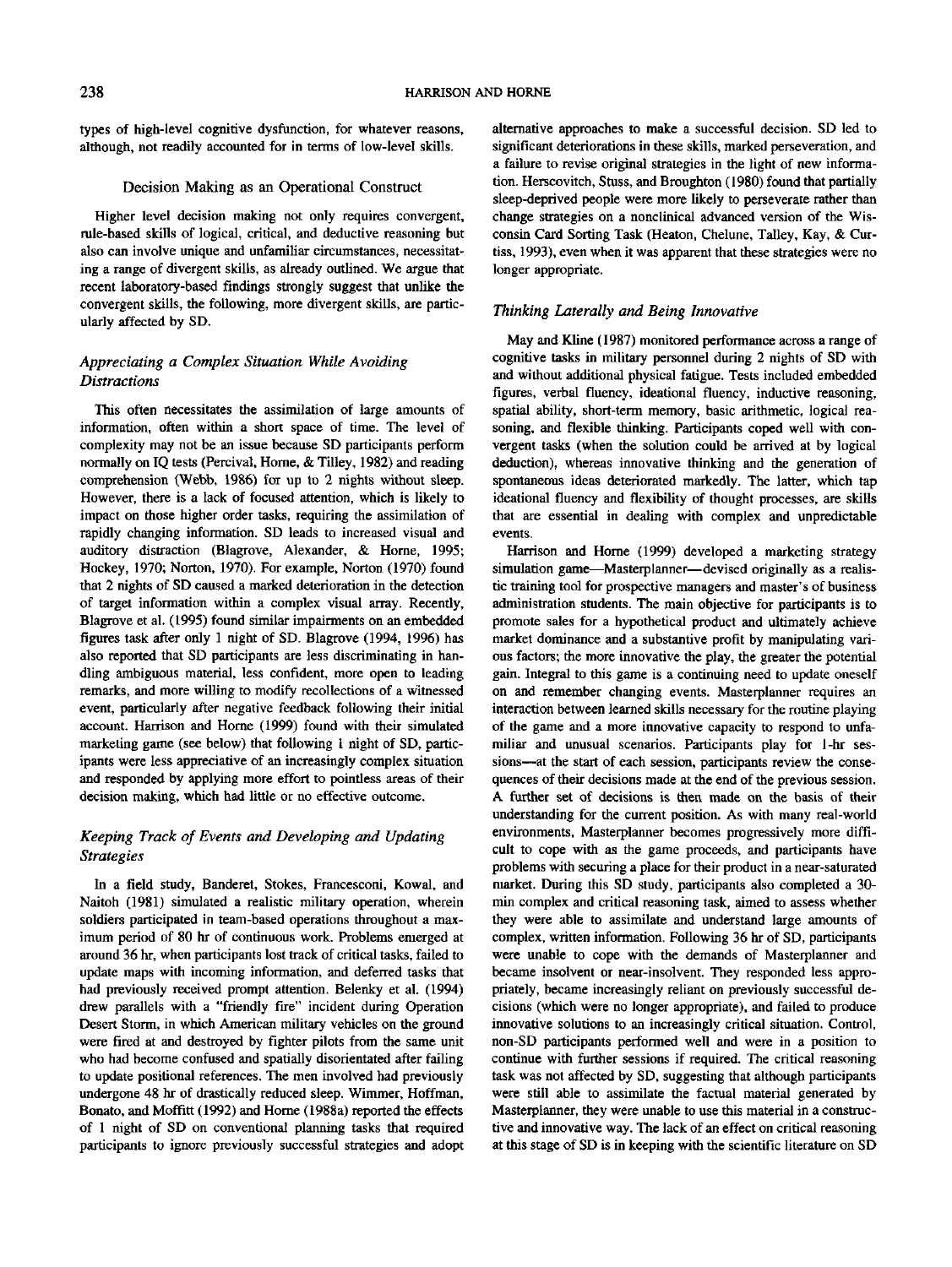concerning logical or convergent tasks (Blagrove et al., 1995; Home, 1988a; Naitoh, 1976; Wilkinson, 1965). Unfortunately, although tasks like Masterplanner are more applicable to the real world, they present the investigator with the difficulty of determining suitable outcome measures. This may explain why relatively few tasks of this kind have been used in the context of SD.

#### *Assessing Risk*—*Anticipating Range of Consequences*

Assessing risk in terms of cost-benefit analysis or probable consequence has not been explored in any depth following SD. There is indirect evidence of a greater willingness to take risks with increasing fatigue. For example, I. D. Brown, Tickner, and Simmons (1970) looked at driving behaviors throughout lengthy driving shifts on roads through town centers and along busy major roads. By the end of the session, drivers were more willing to initiate dangerous or hazardous overtaking maneuvers (i.e., when visibility of oncoming traffic was poor or by forcing other drivers to adjust their speed or position to allow them to pass). Although it could be argued that an increase in these maneuvers is indicative of a more general deterioration in driving skills rather than a shift toward high-risk driving in itself, it is not possible to differentiate between these two aspects of driving behavior in the context of this experiment. It is notable, however, that drivers did not adopt an overly cautious driving strategy with increasing fatigue, a strategy that might also be considered indicative of bad driving.

Recent work by Harrison and Home (1998b), using a complex strategy task adapted from the clinical field (Bechara, Damasio, Tranel, & Damasio, 1997), suggests that SD participants are less concerned with negative consequences when faced with a potentially high reward. The task simulated real-life decision making with variable risks and comprised a self-paced gambling scenario in which participants were presented with four packs of cards face down on a computer screen. They were told that all cards carried a reward and only some carried penalties and that they could pick any card from any pack, with the aim to win as much as possible. There were a total of 120 card selections that had to be completed. Success depends on the ability to select cards on the basis of a cost-benefit analysis, despite a high level of uncertainty. After some experience, the non-SD control group learned to avoid packs with an ultimate no-win value, preferring to adopt the more conservative route of low rewards but attracting an overall net profit. In contrast, the SD group was undeterred by heavy losses and continued to be drawn by high-risk packs. After 80 card selections, and unbeknown to the players, pack features were adjusted, forcing the participants to rethink initial strategies. This move prompted players previously drawn to a high-risk strategy to sample from the more conservative (and ultimately successful) low-risk packs. Again, SD participants were reluctant to pursue this route, whereas the controls soon learned to avoid high-risk (no-win) alternatives and continued to do so even when the situation changed. Neurological studies (Bechara et al., 1997; Damasio, 1996) have shown that this test is particularly sensitive to impairment of the orbital-frontal region of the cerebral cortex, an area responsible for one's concern for the future consequences of one's actions and also vulnerable to SD (see below).

It might be argued that these latter findings are due to loss of interest or a sense of futility rather than risky behavior in itself and that for tasks of a similar level of difficulty but not deemed futile, the outcome would be different. However, with the gambling task, the action of SD participants was purposeful, as they did not simply pick cards at random. Considerable attention to detail and sequencing was required before any planned action. Furthermore, in addition to ensuring that this task as well as our other tasks were short and stimulating for participants, we did find clear differences in SD effects on divergent and convergent activities, even though loss of motivation might have been expected to generalize across tasks of comparable interest.

## *Maintaining Interest in Outcome*

As noted earlier, in experimental settings, compensatory effort can be effective in maintaining performance for a limited period (Horne & Pettitt, 1985; Wilkinson, 1965). Kjellberg (1975, 1977) proposed that decrements found in lengthy, tedious tasks reflect lack of interest in performing well, with the participants probably having realized the futility of the exercise. Other motivational factors may interact with SD in maintaining vigilance-type performance (Lester, Knapp, & Roessler, 1976; May & Kline, 1987). Kjellberg (1975) gave a series of numerical pattern completion tasks to two groups of participants following 1 night of SD. This was a self-paced task, and participants were under no time restraints. A small number of the problems were insoluble, but only one group was informed about this. Following SD, but not under baseline conditions, the informed group spent less overall time on the task and attempted or completed fewer problems than the naive group. This was the case even for problems that were relatively easy to solve. Kjellberg (1975) argued that following SD, a sense of futility quickly interferes with a willingness to apply effort.

#### *Controlling Mood and Uninhibited Behavior*

The recent meta-analysis by Pilcher and Huffcutt (1996) of SD studies published within the period 1987-1996 identified 56 investigations, 37 of which were excluded from the meta-analysis because of insufficient details or methodological reasons. The remaining 19 were explored in terms of consistency of findings and size of effect. The strongest outcome was with mood changes rather than with cognitive or motor performance. However, as the selection criteria excluded studies of high-level processing because of the difficulty in equating outcome measures, the impact of mood in these respects is still unclear, although, Angus, Heslegrave, and Myles (1995) have argued that complex and demanding tasks have a more profound effect on mood during SD. Unfortunately, mood changes have rarely been the focus of these more recent studies and have tended to be reported using either basic measures that restrict subjective accounts or anecdotally (if at all).

Irritability, impatience, childish humor, lack of regard for normal social conventions, and inappropriate interpersonal behaviors have all been described anecdotally in experimental settings of SD (Horne, 1993). The inane humor often shown by SD participants was commented on many years ago by Bliss, Clark, and West (1959) and Kollar, Slater, Palmer, Doctor, and Mandell (1966). The former group noted that "several [participants] passed through periods of giddiness and silly laughter, like addled drunks, when their behaviour became uninhibited" (Bliss et al., 1959, p. 354). These behaviors seem to fall under the rubric of loosening or relaxing social inhibitions and may be the result of SD effects on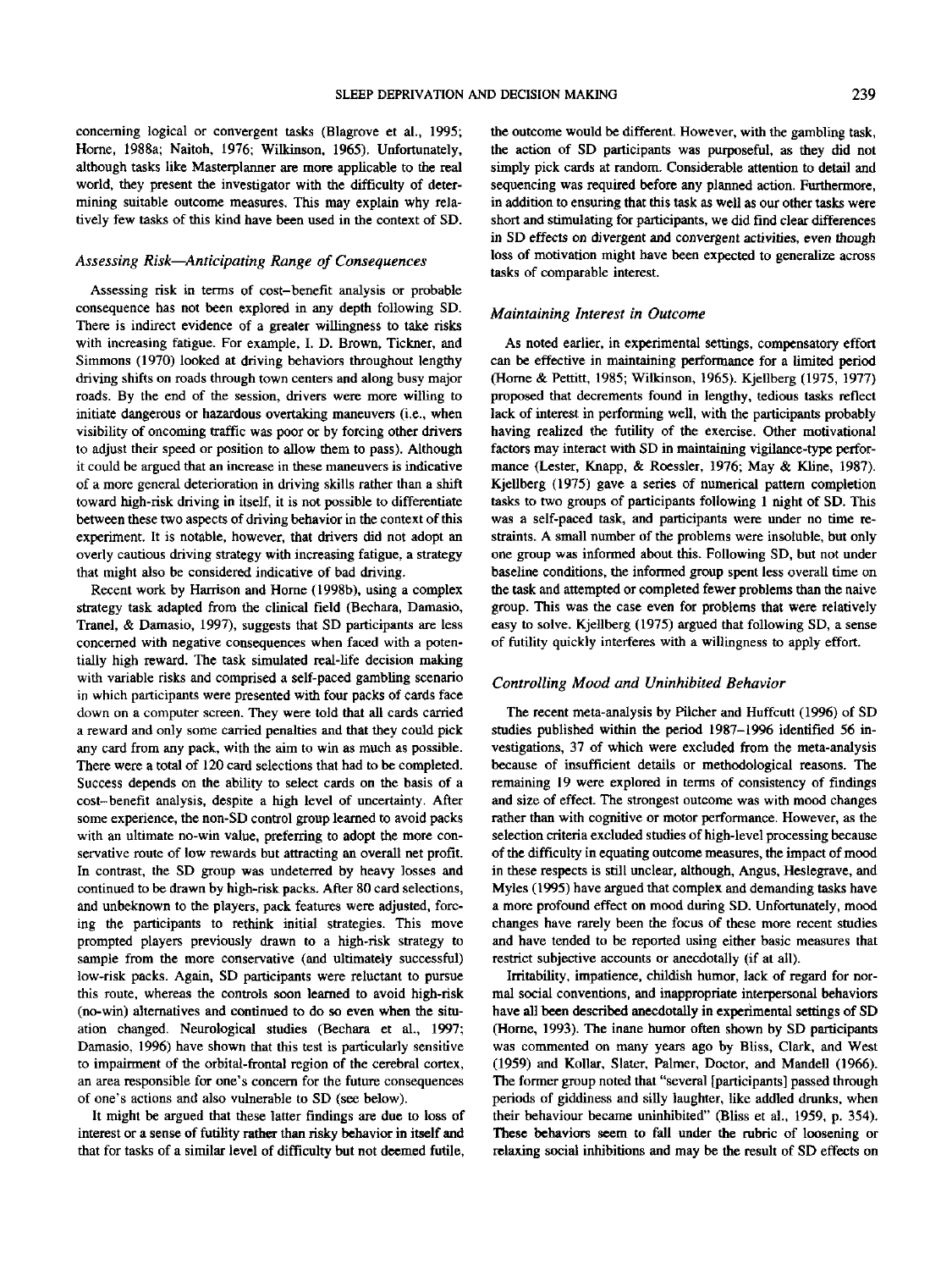the prefrontal cortex (Home, 1993). Such behaviors could well aggravate other potentially adverse effects of SD, for example, aspects of language and other communication failures between individuals (see below). These uninhibited behaviors tend to occur as outbursts because for much of the duration of SD, participants tend to remain quiet and somewhat withdrawn. For example, Haslam (1984) reported that sleep-deprived soldiers on "early call" trials became more docile and resigned to the situation. Of greater concern to Haslam was that with increasing SD, a few of the junior officers ceased to act as leaders and, instead, concentrated on personal survival. Willingness to engage in forward planning by patrols was reduced, and, following periods of increased tension during these military exercises, heightened behavioral disinhibition often occurred, seemingly compounded by the SD (Haslam, 1984).

Finally, there is a relatively large amount of clinical literature pointing to the rapid mood-enhancing effects of SD in depressed patients (cf. review by Wu & Bunney, 1990). One night of SD can result in significant mood enhancement for 60% of patients so treated. The effect does not necessitate total SD; sleep restriction to 4 hr of sleep per night can be equally effective (Wu & Bunney, 1990). Although these findings could be dismissed as only being relevant to depressed patients, the effect is powerful and suggests that the milder effects found in some normal participants (see above) during SD should be examined further in an applied, nonclinical context. Euphoria as well as outbursts of uninhibited behavior are not desirable attributes in a decision maker attempting to control a crisis.

## *Showing Insight Into Own Performance*

Having insight into performance failure is essential to avoiding recurring errors, as well as acting as a signal to a pressing need for sleep. Feedback on performance is a critical factor in motivating participants to perform well in the laboratory, whereas in the field, information concerning the success, or otherwise, of one's actions is not always immediately available. Consequently, under these conditions, decision makers rely to a great extent on their own assessment of how well they are doing, which raises the obvious question of whether sleep-deprived personnel are in a position to do this effectively. This issue has been addressed in relation to low-level tasks (visual perception, vigilance, reaction time, and mental arithmetic) during SD and has a bearing on mood factors and, more importantly, on the use of some types of psychostimulants to alleviate subjective sleepiness. Dinges and Kribbs (1991) argued that SD participants were aware of performance decrements on a vigilance task, even up to 64 hr of SD, at which point they were unable to do anything about it, despite trying harder. Baranski and Pigeau (1997) found that participants treated with 20 mg d-amphetamine or placebo maintained realistic insight into their performance decline, whereas 300 mg Modafinil (a new, non-amphetamine-based psychostimulant) led to overconfidence in performance ability. In a related study by Bard, Sotillo, Anderson, Thompson, and Taylor (1996), SD participants given Modafinil were also shown to be more blas6 during a communication task and demonstrated an unnecessary level of risk by not making full use of confirmatory verbal feedback between themselves. Bard et al. (1996) suggested that their participants overestimated their own competence but without losing sight of their objectives. Of interest, the Modafinil group failed to apply more compensatory effort to the task as SD increased, whereas those from other groups did so. To date, self-monitoring has not been considered in relation to complex tasks, although, in a recent temporal memory task (see below), Harrison and Home (2000) found that SD led to more confidence about ambiguous responses than was the case with non-sleep-deprived participants. The authors also found that for another SD group given (350 mg) caffeine to alleviate the subjective effects of sleepiness (see below), the treatment had only limited effect on reducing performance decrements and did not lead to improvement in discrimination for monitoring one's own performance.

# *Remembering "When" Rather Than "What"*

Temporal memory (memory for when events occur) deteriorates with SD. G. O. Morris, Williams, and Lubin (1960) were the first to notice this in their observations that participants could remember what they had eaten for meals but could not remember when. The investigators also developed a Temporal Disorientation Scale for rating their participants. Surprisingly, this interesting finding was not pursued for another 30 years or so, when Harrison and Home (2000) reported that SD participants were unable to recall the timing for recent events ("recency"), whereas their prompted recognition ("recognition") of these events remained intact. Neuropsychological studies outside SD research indicate that this recency element is reliant on frontal lobe functioning (Milner, Corsi, & Leonard, 1991; see below), unlike the recognition component. The implications for real-world tasks are that SD may lead to difficulty or confusion in remembering the serial ordering of facts, events, commands, instructions, and encounters with other personnel.

## *Communicating Effectively*

Interaction between people is likely to undergo subtle changes after SD because of alterations in language processing. Qualitative differences in speech articulation have been observed after just 1 night of SD (Harrison & Home, 1997). This was also the finding by Whitmore and Fisher (1996), in which four-man bomber crews were monitored throughout 36-hr exercises. Voice recordings of radio messages showed that certain vocal parameters were affected by SD (reduced intonation and speech slowing); however, there was also a strong circadian influence. Schein (1957) used a simulated task of message transmission to explore verbal communication skills. In one phase, participants described a complex visual array in terms of the spatial relations between components. This was to be sent to an unseen partner whose job was to reconstruct the array based on the message. After around 55 hr of SD, problems emerged in both receiving and transmitting messages. The difficulty was most apparent for operators with "high intellectual ability," but no further explanation was offered. However, Schein went on to note that SD participants, "dropped the intensity of their voice, paused for long intervals without apparent reason, enunciated very poorly or mumbled instructions inaudibly, mispronounced, slurred or ran words together, and repeated themselves or lost their place in the sequence" (p. 250). G. O. Morris et al. (1960) made similar observations about their SD participants, who became increasingly difficult to understand and made more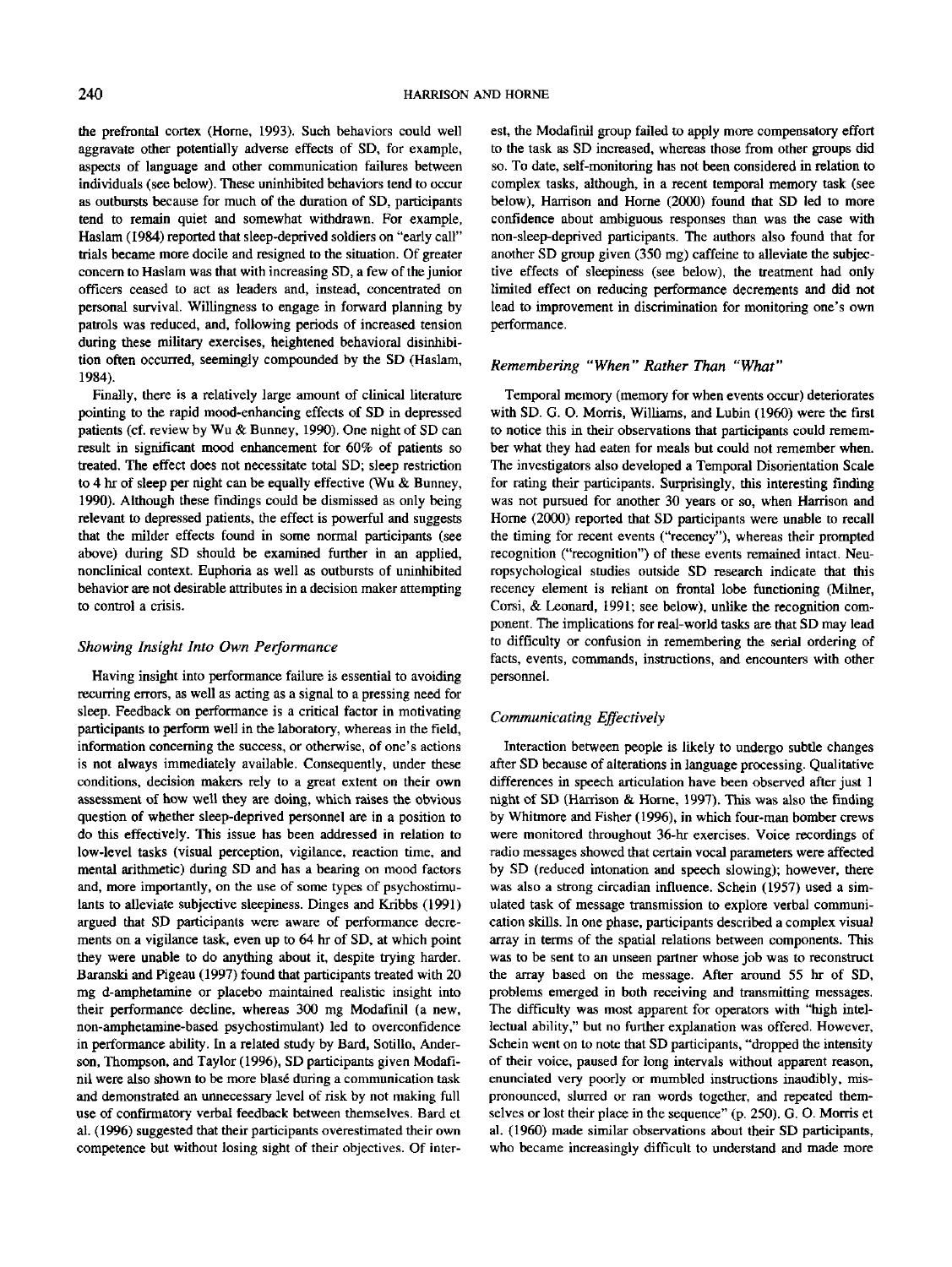speech errors, repetitions, and mispronunciations, leaving sentences to trail off without endings. Given the similarity between these two reports, it seems surprising that this area has not received greater attention in the intervening years.

Angus and Heslegrave (1985) found increased reaction time in response to incoming messages set against a background of continuous distractions. Very little is known about this topic under applied settings, although Neville, Bisson, French, and Boll (1994) reported increased communication errors (inaccurate or misheard messages), with acute sleep restriction among American military aircrew taking part in the Desert Storm operation.

Impairments to the retrieval of words may be one of the earliest aspects of language decrement during SD (Harrison & Home, 1997; Home, 1988a; May & Kline, 1987; Tilley & Warren, 1984). May and Kline (1987) found that soldiers had difficulty with a semantic word-generation task after 2 nights without sleep. In another version of this task, Home (1988a) and Harrison and Home (1997) used a simple letter prompt for word generation and found a similar effect after only 36 hr of SD. When generating words, participants perseverated within a semantic category and showed less flexibility or spontaneity in language retrieval. Harrison and Home (1997) used a second task to look at aspects of speech articulation. Following practice sessions to overcome the inhibitory effect of undertaking such an unusual task, participants read sections from a dramatic story, having to use appropriate intonation. After 36 hr of SD, naive judges were able to detect higher levels of fatigue in the participants' voices, compared with a baseline condition. After SD, voices were also judged to lack normal intonation and to be more monotonic. Again, this effect may be due to prefrontal cortical changes during SD (Harrison & Home, 1997).

In a study involving spontaneous dialogue rather than scripted material (as used by Harrison & Home, 1997; Whitmore & Fisher, 1996), Bard et al. (1996) reported communication difficulties during a military-style task throughout 64 hr of SD. Pairs of participants, working from different rooms with a radio link up, were given two versions of the same basic map. Only one of these maps had a route and destination drawn in—the other included basic landmarks but no route or destination. The participant with the route map had to transmit sufficient verbal information to allow the recipient to recreate the route on their map (i.e., as if they were planning to meet at this designation). SD participants produced less spontaneous dialogue and were less successful in performing this task.

In a further SD study, Harrison and Home (1998a) used a task of language inhibition (the Haylings Sentence Completion task) to explore language flexibility. This task comprises two parts: The first requires the rapid generation of highly predictable singleword endings to verbally presented incomplete sentences. For example, "Father carved the turkey with a sharp ..." where "knife" is the correct answer. In the second part, participants are again presented with incomplete sentences with highly predictable endings, but this time, they have to suppress this response and generate, as fast as possible, an inappropriate single-word ending. We (Harrison & Home, 1998a) found that after 36 hr of SD, participants became impaired on the second part of the test when they responded more often with either the meaningful completion or a semantically related completion. Also, SD led to longer response latencies on this latter part of the task.

In summary, SD affects language by reducing verbal spontaneity and word retrieval and alters articulation and other vocal characteristics. Also, SD participants may be less willing to volunteer factual details, may appreciate less the importance of doing so, or may have less empathy with colleagues' ignorance of vital information. All this can impair the accurate transmission of ideas between colleagues and impact conversational flow, which may be particularly relevant to situations described by Flin, Slaven, and Stewart (1996), in which there is a need for effective communication in circumstances where the decision maker cannot be where the action takes place but remains in a control area to receive and distribute information about the emergency and to delegate as necessary.

In the Whitmore and Fisher (1996) and Banderet et al. (1981) investigations, men worked in small groups relying on the coordinated activities of the others. In both cases, each man had extremely specific, well-learned roles within a complex but rulebased task paradigm. In the former study, all the men were trained bomber aircrew, working in four-man groups inside a cockpit simulator. In the latter investigation, similar group sizes were used during a simulated artillery team exercise. Although overall success relied on the effective performance of all group members, neither study reported on the interactions between the men. Future studies of this nature need to assess those communication and language skills critical for social interaction and group dynamics.

## Models of Decision Making

Outside the field of SD, there exist various models of decision making that may be particularly relevant to SD, in that they provide another useful perspective on several of the findings just described. Research into cognitive mechanisms underlying decision making has generated many interesting results. Although the influence of particular stressors, such as time constraints, affective state, genuine risks, and high losses, has been the focus of these studies, there has been no research relating the effects of SD to specific models of decision making. In this section, we describe the influential ideas in decision-making research and present a brief review of what are referred to as "rationalistic" and "normative" descriptive models. Much of the research relating to these models took place in the laboratory with naive, nonprofessional participants. However, in recent years, there has been considerable interest in the process of naturalistic decision making, which we consider to be more appropriate to SD. In particular, our attention is drawn to the recognition-primed decision model presented by Klein (1993, 1997), which is derived from findings with professional operatives performing real tasks in applied settings or simulations designed to incorporate essential features of normal working practices. This is covered in detail in the *Naturalistic Decision Making* section.

## *Rationalistic Decision Making*

Early models of behavioral decision making concentrated on rationalistic approaches, as exemplified by the expected utility model (Von Neuman & Morgenstern, 1947). It described decision making in terms of the expected utility or value of all possible outcomes, weighted by their probability. Thus, the quality of decision making is assessed in terms of the value of the outcome,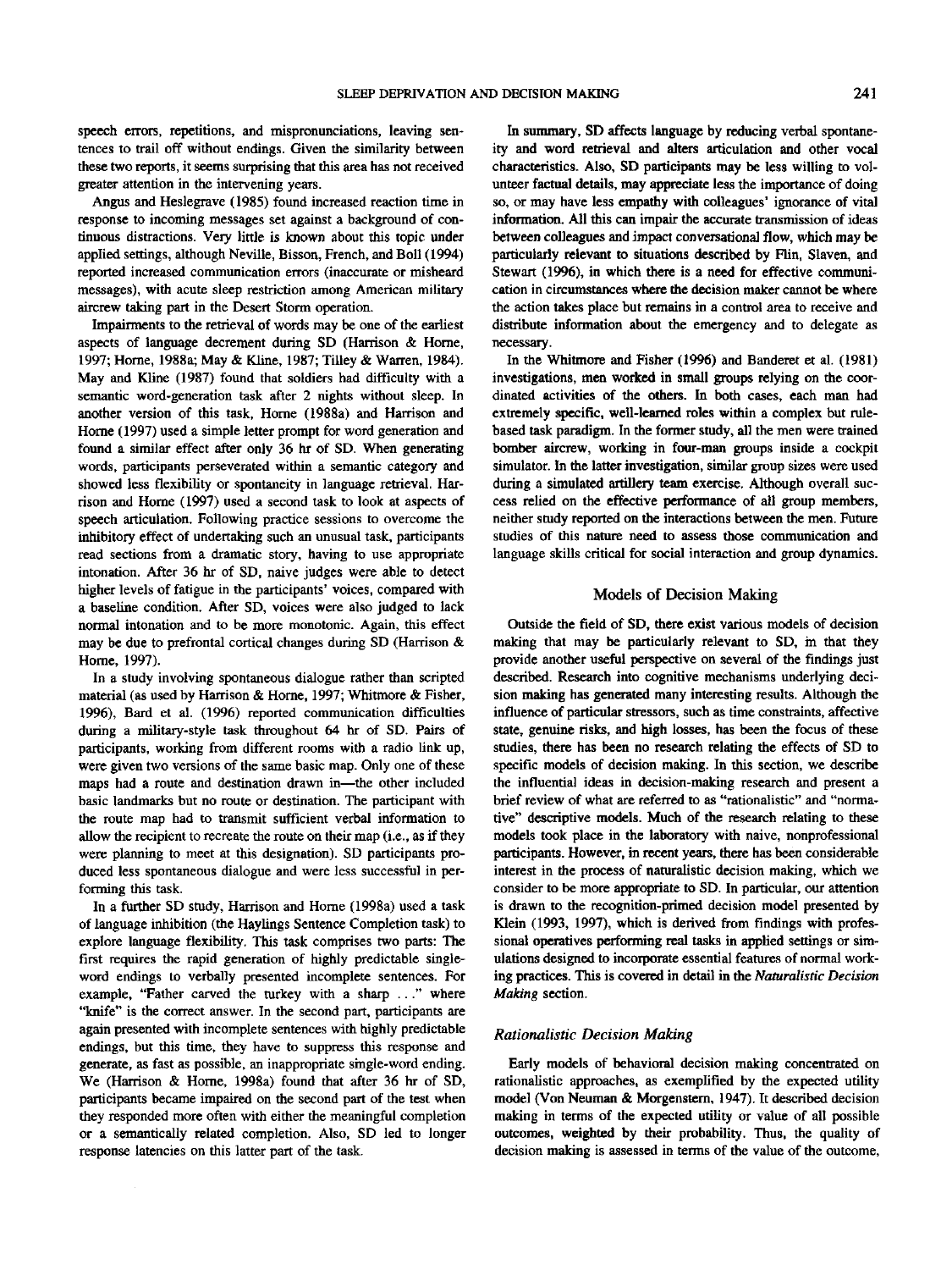whereby the optimal choice would be that offering the greatest overall utility. In this sense, decisions are broken down into basic components on the assumption of logical and rationalistic processing of this information. However, it has become clear that decisions are rarely made on the basis of cold, rational, mathematical deduction. In particular, this view of decision making fails to account for evidence of bias or heuristic use in cognitive processing (cf. Kahneman & Tversky, 1996; Payne, Bettman. *&* Johnson, 1992; Tversky & Fox, 1995), which can lead to systematic deviations from utility-based decisions.

## *Normative Descriptive Models of Decision Making*

A number of factors are now known to influence the way problems are evaluated because it seems that decision makers have difficulty with, or are reluctant to maintain, a rationalistic approach to problem solving, an effect exacerbated by the existence of uncertainty or time constraints in problem scenarios. Also, in many complex situations, decision makers are confronted by ill-defined problems where the calculation of probability or utility is impeded by uncertainty, or they may be forced to decide between alternatives of equivalent utility. Under such conditions, factors such as framing, certainty of risk, affective state, and performance insight (unaccounted for by expected utility theory) are likely to have a considerable influence on the outcome and are discussed in more detail below.

*Framing.* Prospect theory (Kahneman & Tversky, 1979; Tversky & Kahneman, 1981) describes the influence of framing, that is, the way problems are initially presented and perceived and how this affects the attribution of probabilities and the desirability of specific outcomes. In a well-known example (Tversky & Kahneman, 1981) in which alternatives of equivalent outcome probabilities were favored disproportionately, depending on the presentation of the problem, decision makers favored risk-seeking strategies when the outcome probabilities were framed in terms of loss of life (negative frame). In contrast, a comparable group adopted a risk-aversion strategy when the outcome probabilities (of equivalent value) were presented in terms of lives saved (positive frame). This finding of risk aversion following positive frame has been observed in many experimental studies, with students and managers alike (cf. recent meta-analysis by Kuhlberger, 1998).

An additional factor in consideration of framing concerns the circumstances of actual decision making. Whereas researchers have tended to concentrate on single-task decision making, in the real world, decisions are often taken in contexts developed as the result of previous decisions (deemed successful or otherwise). Although this factor is also likely to exert a powerful influence on the perception (framing) of problems, as well as on the attractiveness or value of alternative strategies, neither aspect has received much attention. Thaler and Johnson (1990) noted that, following a successful outcome, participants tended toward more risk taking, suggesting that recent gains provided room to maneuver. They also found an increased tendency for participants to go for high-gain options following recent heavy losses, with the authors pointing out that heavy losses reduce the attractiveness or prospect of small, incremental gains (i.e., the conservative or safe route) and that only through gains of a different scale can the original position be restored. Within the context of SD, nothing is known about the influence of previous experience on decision making, although, the impairments to selective attention and temporal memory (Blagrove et al., 1995; Harrison & Home, 2000; Hockey, 1970; Norton, 1970) suggest that this is a worthwhile area for future study.

*Certainty of risk.* Research suggests that people are wary of uncertainty, as is the case when the level of risk attached to a particular response is ambiguous. Tversky and Kahneman (1981) argued that in problem evaluation, probabilities can be assessed in terms of their subjective value (i.e., the desirability of a particular outcome) as well as be weighted according to the level of certainty of that event. That is, as gains became less certain, risk-seeking behaviors (offering high levels of gain) become more likely, whereas high-probability gains reduce risk taking.

The way a problem is approached and assessed has implications for the sleep-deprived decision maker. Only one SD study (Harrison & Home, 1998b), which we have just described, has investigated risk assessment. With this task, evidence of risk-aversion strategies might be expected for two reasons: (a) The task was positively framed, emphasizing gains (rather than losses) by instructing participants that the overall aim of the task was to maximize profit, and (b) low-risk card packs provided greater certainty in that order of rewards and losses for these packs followed a more stable and predictable pattern. Of interest, SD participants failed to respond to this framing bias, whereas controls responded accordingly and used risk-aversion strategies. SD effects on framing could be explored further by extending this study to modify the protocol toward a more penalty-driven task. The following two subheadings highlight factors that may go some way toward explaining the reduced sensitivity to framing bias that seems to occur during SD.

*Affective state.* Affective state has been found to have an important influence on risk-taking behaviors, with negative mood leading to significantly more high-risk decisions than positive or neutral mood states (Isen, Nygren, & Ashby, 1988). In contrast, positive mood states tend to elicit risk-aversion behaviors, with the extent of risk aversion further enhanced by positive framing (Isen & Patrick, 1983). These findings have been interpreted in terms of Isen and Patrick's (1983) mood maintenance model. Whereas participants experiencing a positive mood avoid risk rather than jeopardize their current mood, participants in a negative mood state actively seek out gains, despite high risks, to remedy their current affective state. Pilcher and Huffcutt's (1996) recent metaanalysis of SD studies showed that the deleterious effects of mood are frequently underestimated. However, mood in this context is often poorly defined and may be confounded by other factors, such as reduced arousal. Future studies investigating the nature of mood changes following SD and the implications for behavior would shed some light on the area.

*Performance insight.* Thaler and Johnson (1990) found that high levels of self-confidence led to risk-seeking behaviors, especially for choices considered to be high stake. Assuming selfconfidence is influenced by the ability to self-monitor during tasks, then there is some doubt as to the ability of SD individuals to maintain this insight for tasks other than the low-level vigilance type (Harrison & Home, 2000). It might be argued that under real-world circumstances, when there is high risk, there is much incentive to apply extra effort in resolving problems and that even the SD decision maker is able to benefit from knowledge of how the event develops and the threat of genuine losses. However,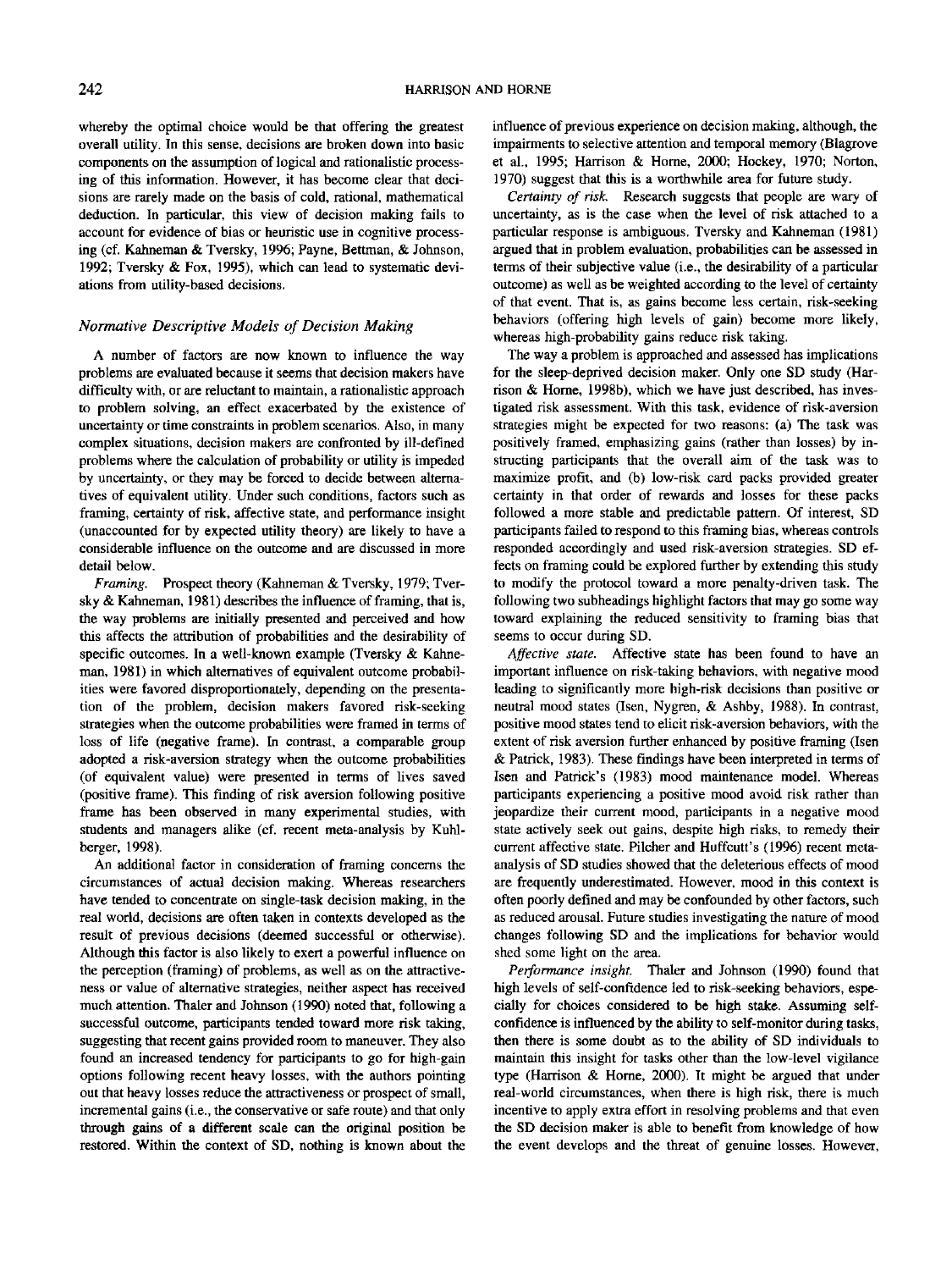knowledge and expertise are no guarantee of more effective decision making (Payne et al., 1992), and increased effort may not help one to recognize an inappropriate strategy, although, this may increase confidence or strategy perseveration by virtue of the amount of attention given to the problem (Tversky & Kahncman, 1986).

Finally, Payne et al. (1992) described decision making in terms of constructive processing. That is, the active restructuring of problems by simplification and selective focusing, so that uncertainties or inconsistencies between options can be resolved. As the authors pointed out, the crucial factor is how people select the important information and ignore the less important. However, SD may well promote the antithesis to such discrimination, as we have pointed out, in that SD can lead to overemphasis of peripheral concerns, a lack of focused attention, and difficulty in ignoring nonrelevant stimuli.

## *Naturalistic Decision Making*

We now turn our attention to an approach to decision making that has influenced operational thinking over recent years. The appeal of the naturalistic decision making (NDM) approach is that it attempts not only to describe decisions as spontaneous reactions to real events, but also views decision makers to be expert, trained operatives rather than naive experimental participants. The emphasis is very much on putting the decision maker in a realistic context and, in that sense at least, represents a departure from earlier work. Studies rely to a great extent on retrospective accounts of decisionmaking scenarios, with the aim of revealing key factors in strategy development, particularly where this relates to crisis resolution and handling uncertainty (Flin et al., 1996; Kaempf, Klein, Thordsen, & Wolf, 1996; Lipshitz & Strauss, 1997; Randel, Pugh, & Reed, 1996). Although these conditions may appear to be ill-defined from a traditional psychological perspective, advocates argue that this approach offers greater ecological validity. For this reason, NDM offers a particularly interesting perspective on the likely impact of SD on applied decision making.

It has been suggested that in the majority of time-constrained, dynamic, complex, and high-risk situations, decisions rely on the rapid identification of applicable rule-based strategies following an evaluation of the similarities between the current set of conditions and previous experience (Klein, 1993, 1997). To understand decision making in situ, Klein (1993, 1997) developed a recognitionprimed decision model (RPD) to describe executive decisionmaking processes in high-risk, dynamic, and naturalistic environments (see Figure  $1a - c$ ).

At the center of the RPD model is the matching of situational variables with prerehearsed scenarios or training exercises that trigger the typical course of action. In the simplest conditions (see Figure la), this comprises a direct match between the situation and a recommended course of action. Following this match, four processes are identified: (a) expectancies (establish the scope of the situation), (b) relevant cues (filter relevant from distracting information), (c) plausible goals (formulate realistic aims), and (d) typical action (identify a response strategy likely to work).

Because complex situations may demand a more flexible and innovative approach, the model also allows for additional features to facilitate situational awareness and recognition, as shown in more complex variants (see Figures Ib and Ic). That is, such

situations might be atypical and require more sophisticated diagnostic strategies. Figure Ib allows for the additional process of story building, where the decision maker attempts to build a logical picture of events from an otherwise disparate range of incoming information. In a realistic setting using retrospective self-reports, this approach has been found to be a feature of approximately 12% of decisions, whereas the majority of decisions rely on direct matching of dominant features of the situation with previous knowledge and experience (Kaempf et al., 1996). The model also allows for situations where there is a range of possible actions (see Figure Ic). Following recognition, the decision maker considers potential courses of action and examines each in turn (through mental simulation) until a suitable strategy is obtained. It is important to note that this is not necessarily the optimal response strategy but one that may be sufficient in dealing with the immediate situation. In fact, Kaempf et al. (1996) reported that under critical time restraints and high-risk situations, only a small minority (4%) of decisions are made on the basis of direct comparison between options because serial recall of options is expected to stop at the first option satisfying the minimum criteria for suitability.

From an operational perspective, processes exemplified by the RPD model can work in favor of situations requiring quick decisions and immediate responses. It is important that decision makers are able to establish the facts quickly and effectively and are prepared to act, despite distraction or even chaos. In these circumstances many researchers find that emergency personnel apply the RPD model in one form or another (see Figures la—c). For example, the model has been applied to the actions of naval commanders monitoring local aircraft, that is (a) identify as friend or foe and (b) implement defensive strategies as necessary (Kaempf et al., 1996). Here, decisions taken during both training and active maneuvers were found to rely almost exclusively on feature recognition. That is, the current pattern of events was matched against knowledge for potential scenarios, and response strategies were selected on the basis of this recognition. Randel et al. (1996) studied U.S. Naval officers during a complex monitoring task and, again, found that highly trained personnel performing a familiar yet complex task relied heavily on knowledge, with their decisions guided by previous experience. In keeping with the RPD model, both expert and novice operators dealt one step at a time with the assessment of the situation and deciding on the course of action, rather than by using parallel comparison of alternatives. The serial processing of solutions compared with a comparative approach is a key feature of many scenarios described within the RPD framework. For example, Endsley and Smith (1996) reported that pilots rarely compared options in deciding on strategy during a simulated attack. Klein (1989) and Hendry and Burke (1995) found that fire fighters made over 80% of their decisions without direct comparison of options. Flin et al. (1996) reported that over 90% of critical decisions taken by offshore installation managers (oil and gas industry) followed the RPD style, with only 10% involving some comparison of alternative solutions or strategies. Accordingly, the RPD model has attracted considerable support from advocates of a context-based or naturalistic approach to the understanding of decision making.

At this point, it is useful to comment on the similarities in focus between NDM and previous research as it relates to SD. There is considerable debate over whether or not the NDM approach rep-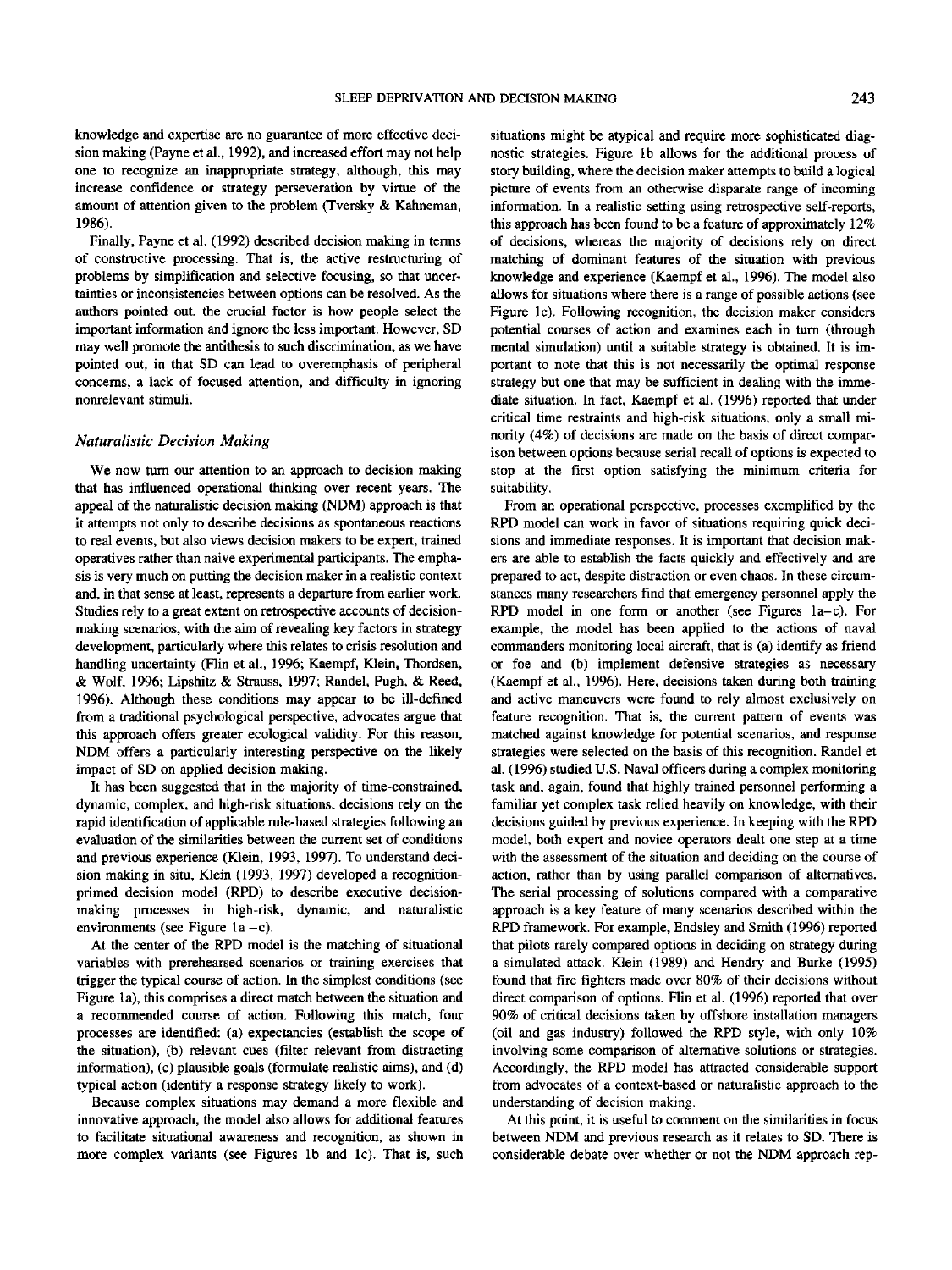



 $\mathbf{d}$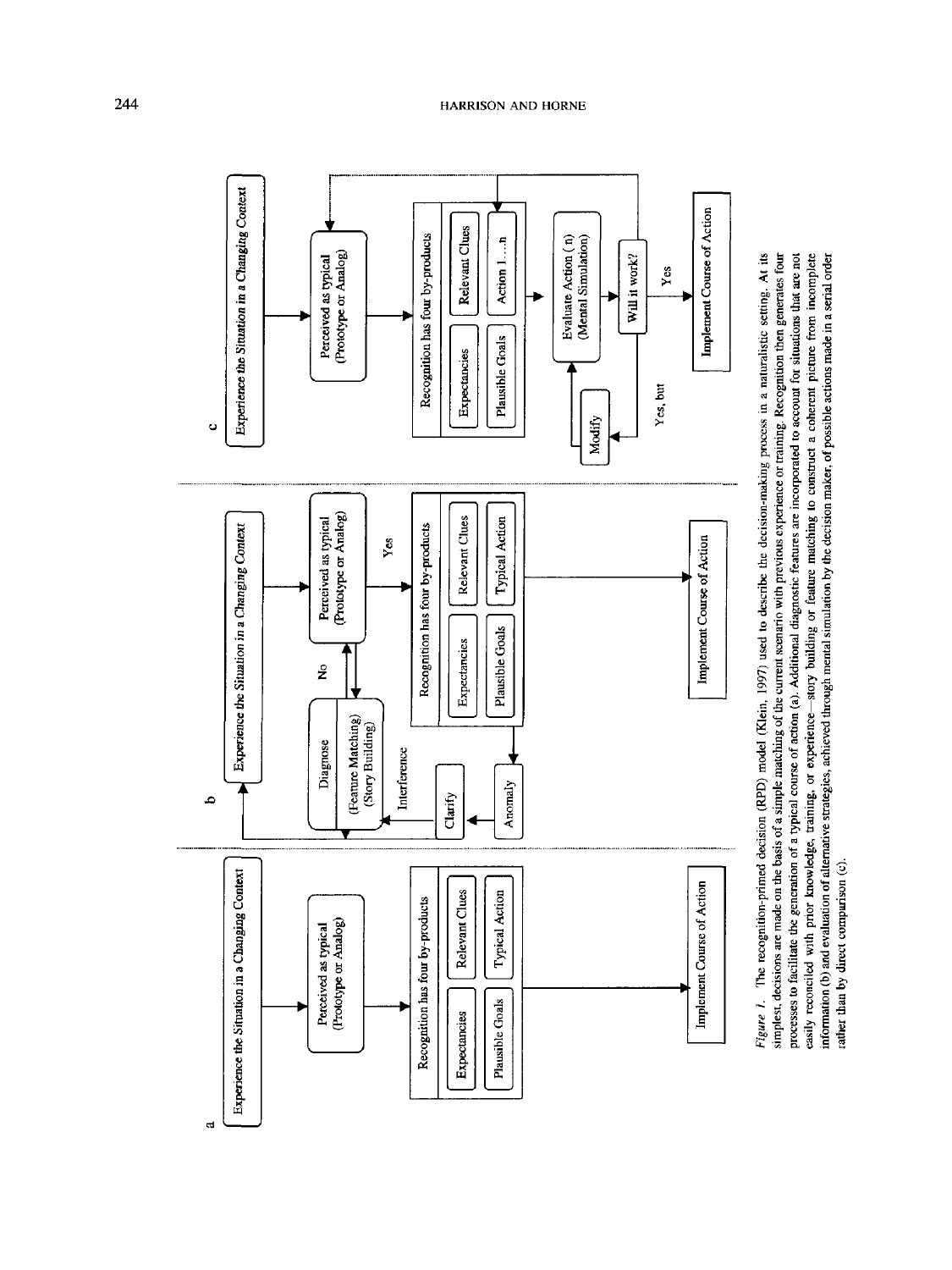resents a paradigm shift away from what is often described as classical decision-making theory (Cannon-Bowers, Salas, & Pruitt, 1996). This is not a major concern for our review, as we focus on certain key processes identified by these models and their relevance to SD. There are areas of considerable overlap in these models; for example, both the NDM and classical models emphasize the importance of how a problem is perceived, exemplified in the latter models by framing and uncertainty biases (e.g., Kahneman & Tversky, 1979, 1996) and in the RPD model by situational awareness. Also, the tendency for decision makers to refrain from further consideration of options after identifying a suitable option (cf. "serial recall of options;" Figure Ic) was described many years ago by Simon (1957).

In the light of the effects of SD, described earlier, it is likely that SD may well act adversely on several processes identified within the RPD model, although, the initial stages of the RPD process would seem to remain robust during SD. That is, the assimilation of information and evaluation of a complex situation. This was the case with our complex business game simulation in which participants remained able to grasp the essential facts of the situation during a 36-hr period of SD (see *Thinking Laterally and Being Innovative),* a finding also reflected by the critical reasoning task. In essence, after 1 night of SD, the decision maker will have a reasonable level of situational awareness and will be able to compare the current situation with previous experience, which, according to Klein (1993), is an essential prerequisite of the recognition stage. However, subsequent stages of the RPD process are likely to be impacted by the effects of SD, which can be illustrated by taking the following aspects of the RPD model.

*Expectancies.* Establishing the scope of the situation may present difficulties when there is considerable distraction or the situation is changing rapidly. In this case, SD may lead to difficulty with updating information and keeping track of events.

*Relevant cues.* These may be overlooked because SD participants are easily distracted and tend to become preoccupied with peripheral concerns.

*Plausible goals.* These also may be overlooked during SD because of an inflexibility of thought processes, together with more rigid thinking, poor planning, and poor appreciation for alternatives. The identification of plausible goals may also be impaired because SD leads to difficulties in risk assessment, monitoring, and having insight into one's own performance.

*Typical action.* Although this is still feasible during rule-based procedures, SD leads to perseveration in response strategies and a reluctance to give up on a course of action that may no longer be appropriate in the light of recent information or for situations in which a more innovative style of thinking may be required. Again, the identification of a response strategy thought likely to work will rely to a great extent on an individual's ability to assess risk and to have insight into their ability to cope effectively with the task demands.

## *Feature Matching and Story Building*

These are essential in developing a coherent picture of events when information concerning the chain of events may be incomplete. The crucial factor in resolving this ambiguity lies with clarification and updating. Verbal communication skills may be vital to this process. We have described how language spontaneity

becomes impaired at around 30-36 hr of SD, leading to difficulties in word finding and articulation. In terms of operational effectiveness, this is likely to impact on the accurate communication of ideas or requirements. There may also be difficulties in nonverbal aspects of language, in which the absence or reduction of normal rhythms in the voice (as with lack of intonation following SD) may be misconstrued as an indication of indifference or insignificance. The successful resolution of an emergency may well depend on the accurate, concise, and speedy transmission of information between key decision makers. In terms of interpersonal communication skills, it should be remembered that argument and suggestion are more likely to sway SD participants. Moreover, in constructing an overall picture of the situation from incomplete information, pressing issues may become difficult to isolate as memory for the serial ordering of events is lost in the confusion of a dynamic situation.

Temporal memory impairments caused by SD may also affect those situations where there are multiple options that require the internal evaluation of potential actions, necessitating the serial recall of options. It should be noted that the RPD model emphasizes the serial ordering of the deliberation of alternative courses of action rather than direct comparisons. Although the RPD model appears to prioritize the use of serial evaluation of potential strategies in formulating an appropriate action, the use of multiple comparisons has, nevertheless, been estimated to occur in 10-20% of all decisions (Flin et al., 1996; Hendry & Burke, 1995; Klein, 1989). Much valuable research has pointed to how such decisions are made, for example, with regard to framing bias (Kahneman & Tversky, 1979; Tversky & Kahneman, 1981). Although this strategy may be less common than serial evaluation, we would predict that the assessment of risk may well be impaired in such cases following SD.

In the context of SD, there is a dearth of information concerning decision making in situations relying on the ability to generate novel, rather than well-rehearsed, solutions to demanding and difficult conditions. Nevertheless, many of the important features of the RPD model happen also to describe what may fail with complex decision making during SD. That is, the model may be the antithesis for describing decision making during SD when there are unexpected circumstances and surprises not anticipated during prior training. It is questionable whether these adverse effects could be overcome by prior training, as the anodyne is sleep. High subject motivation and attempts by the sleep-deprived participant to apply compensatory effort, as well as the ingestion of some types of psychostimulant, may be ineffective. In the following section, we argue that the RPD model fortuitously describes, from its operational viewpoint, what seems to be occurring in the human brain from the complementary perspective of the role sleep may have with regard to cerebral function.

#### A Sleep-Based Neuropsychological Perspective

Sleep probably provides an exclusive form of recovery for the cerebral cortex (Home, 1988b, 1993). The cortical region that works the hardest during wakefulness (i.e., having the highest metabolic rate of all cortical regions) is the prefrontal cortex (PFC), which comprises about 30% of the total cortical mass. The type of sleep that appears to reflect this cortical recovery is slow wave sleep (Sleep Stages 3 and 4; Rechtschaffen & Kales, 1968), manifested in the electroencephalograph (EEG) as slow wave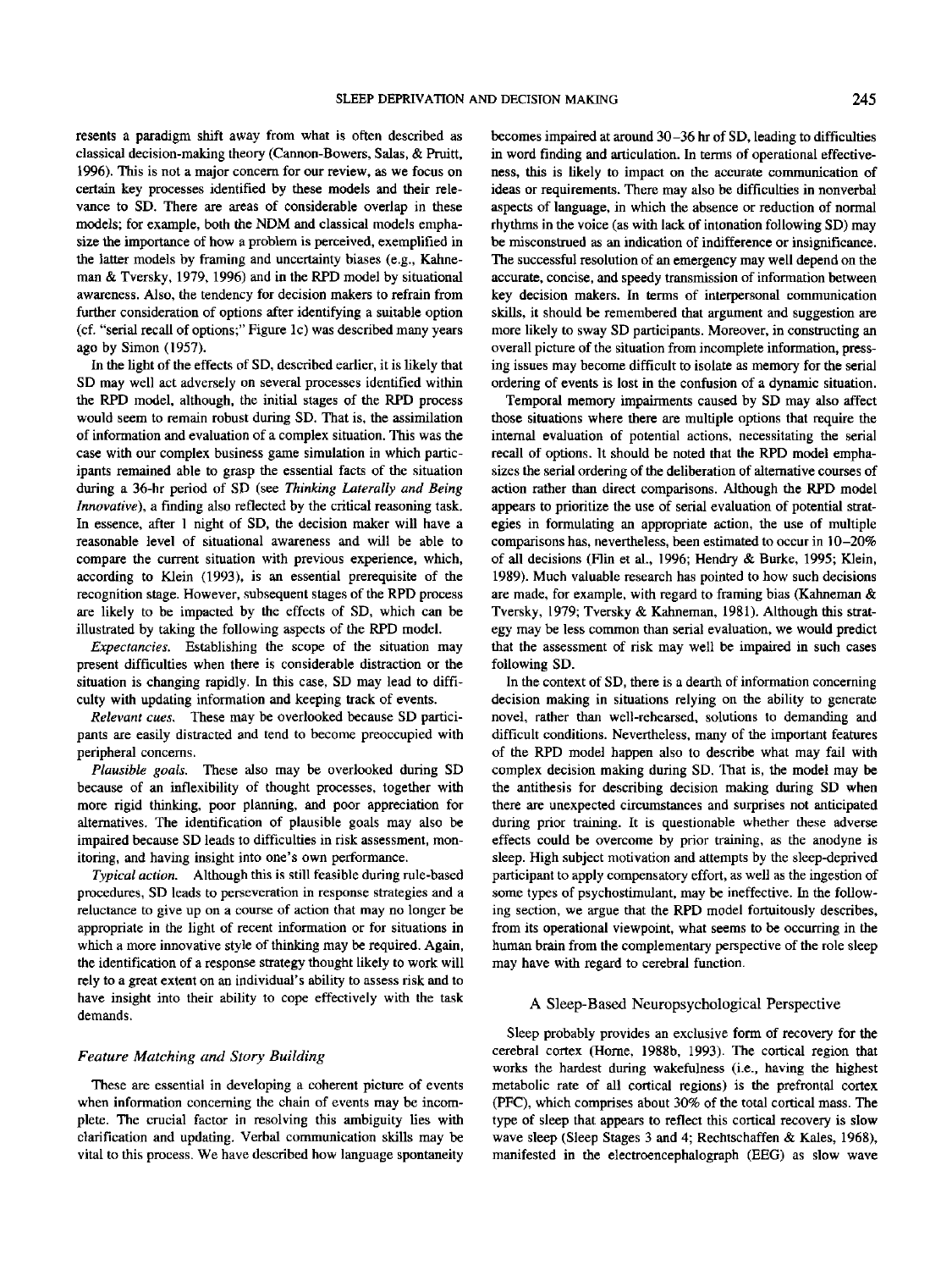(delta) activity, which also largely comprises "Process S" (Borbely, 1982). This EEC activity is most intense in the PFC (Werth, Achermann, & Borbély, 1997), when blood flow in this region is particularly low (Maquet et al. 1997), suggesting that the putative recovery is most intense here. One might therefore argue that the PFC may well be among the first brain regions to suffer as a consequence of SD. This is indeed indicated by recent cerebral blood flow-based studies of cerebral activation in young adults undergoing 30-35 hr of SD. Petiau et al. (1998) and Drummond et al. (1999, 2000) all reported significant and unique changes in the PFC in their SD participants, with Drummond et al. (2000) also demonstrating how the PFC attempts to compensate for its particular cognitive failings during SD.

The PFC directs, sustains, and focuses attention to the task in hand by disregarding competing distraction and is the executive coordinator of many cortical events. In particular, it deals with novelty and the unexpected. Inasmuch as with practice and training most complex tasks lose their novelty and become more routine, then in these respects, they become less dependent on the PFC. The PFC is responsible for divergent, innovative, and flexible thinking, as well as memory for contextual details, such as temporal memory (Milner & Petrides, 1984). Neuropsychological tasks oriented to PFC function show significant impairments with short-term SD. For example, the Tower of London Test, a nonverbal task measuring flexibility in planning, which in healthy individuals causes marked left-prefrontal activation (R. G. Morris, Ahmed, Syed, & Toone, 1993), is significantly impaired by 1 night of SD (Home, 1988a). Language skills showing impairment with SD (see above), such as word fluency and the Hayling Sentence Completion task depend particularly on the integrity of the PFC (Frith, Friston, Liddle, & Frackowiak, 1991; Nathaniel-James, Fletcher, & Frith (1997).

Returning to the RPD model, it can be seen that several of its integral processes (see above) appear to rely heavily on the PFC, as do many of the processes required in effective decision making under conditions of novelty and the unexpected. Put somewhat differently, of the various decision-making models just outlined, by virtue of independent neuropsychological and brain imaging findings, the RPD model does seem to be particularly relevant to SD.

#### Conclusions

We have argued that the traditional view and psychological measurement of SD have limitations that are not readily apparent from typical laboratory studies and that may be inappropriate and misleading when applied to real-world settings. This traditional view is that sleep loss is dearousing and causes slowing of most aspects of cognitive function. Accordingly, if the sleepy individual is given more time to complete a task, which is both motivating and individually paced, then the slowing can largely be compensated for, with performance returning to normal, at least during short-term SD. Of interest, this cognitive slowing, which is particularly evident with dull tasks such as reaction time, is largely explained by "microsleeps" and "lapses" (Dinges & Kribbs, 1991). Thus, after a night of SD, when a sleepy person is not lapsing, reaction times are normal, and for much of a 10-min reaction time test there is no cognitive slowing. Furthermore, under these circumstances, lapsing is unusual in the first 5 min or so of testing.

However, we have argued that for some tasks, particularly those involving the PFC, and as exemplified by the RPD model, decrements are evident at the very beginning of testing. Moreover, these decrements are found in the first 5 min when it is reasonable not only to assume few lapses but also when there is also no time constraint and a high incentive to perform well. That is, these particular impairments have nothing to do with lapsing.

When any body organ fails because of illness, being overworked, aging, and so forth, one could explain these changes in terms of a generalized slowing down or becoming less efficient in some way. However, this is a superficial explanation because there are invariably components of these organs that malfunction or deteriorate in qualitatively different ways, leading to the overall slowing down. That is, some components remain working normally, while others do not. In view of the great diversity in the structure and function of brain tissue, it is reasonable to propose that there are some regions more affected by sleep loss and that these differences might be qualitative rather than quantitative. We have argued that because the PFC is probably the hardest working cortical area during wakefulness, it may be more vulnerable to sleep loss if sleep provides a specific recovery from the effects of wakefulness. Despite their best efforts to compensate and despite working at their own speed, sleep-deprived participants still showed impaired performance at PFC tasks. Thus, although the cognitive slowing hypothesis argues that during SD, this slowing is simply greater in the PFC, it does not adequately explain why sleep-deprived people can not compensate if they work at their own pace, as seems to be the case for less PFC oriented, rule-based tasks.

A recent report by Binks, Waters, and Hurry (1999) has claimed that short-term SD does not selectively impair prefrontal functioning. However, all their tests were taken from a neuropsychological test battery designed for clinical purposes, largely to assess brain damage. Hence, there was a ceiling effect with these tests, which were not sufficiently sensitive to be affected by short-term SD, especially for the participants, who were university students.

Despite the paucity of studies concerning executive-type decision making following SD, we have highlighted several areas for concern: impaired language skills-communication, lack of innovation, inflexibility of thought processes, inappropriate attention to peripheral concerns or distraction, over-reliance on previous strategies, unwillingness to try out novel strategies, unreliable memory for when events occurred, change in mood including loss of empathy with colleagues, and inability to deal with surprise and the unexpected. More cognizance should be given to the uniqueness of many situations that may necessitate a decision maker going without sleep, often because of an emergency and under conditions that may not easily fit within any rule- or knowledgebased paradigm of decision making. If there is a particular need to draw on innovation, flexibility of thinking, avoidance of distraction, risk assessment, awareness for what is feasible, appreciation of one's own strengths and weaknesses at that current time (metamemory), and ability to communicate effectively, then these are the very behaviors that we feel are most likely to be affected by SD, not only when people are working alone but also when working in a team. The impact of SD on these behaviors is likely to be particularly significant in a situation that changes rapidly and personnel have to adapt to a wide range of continuous and unpre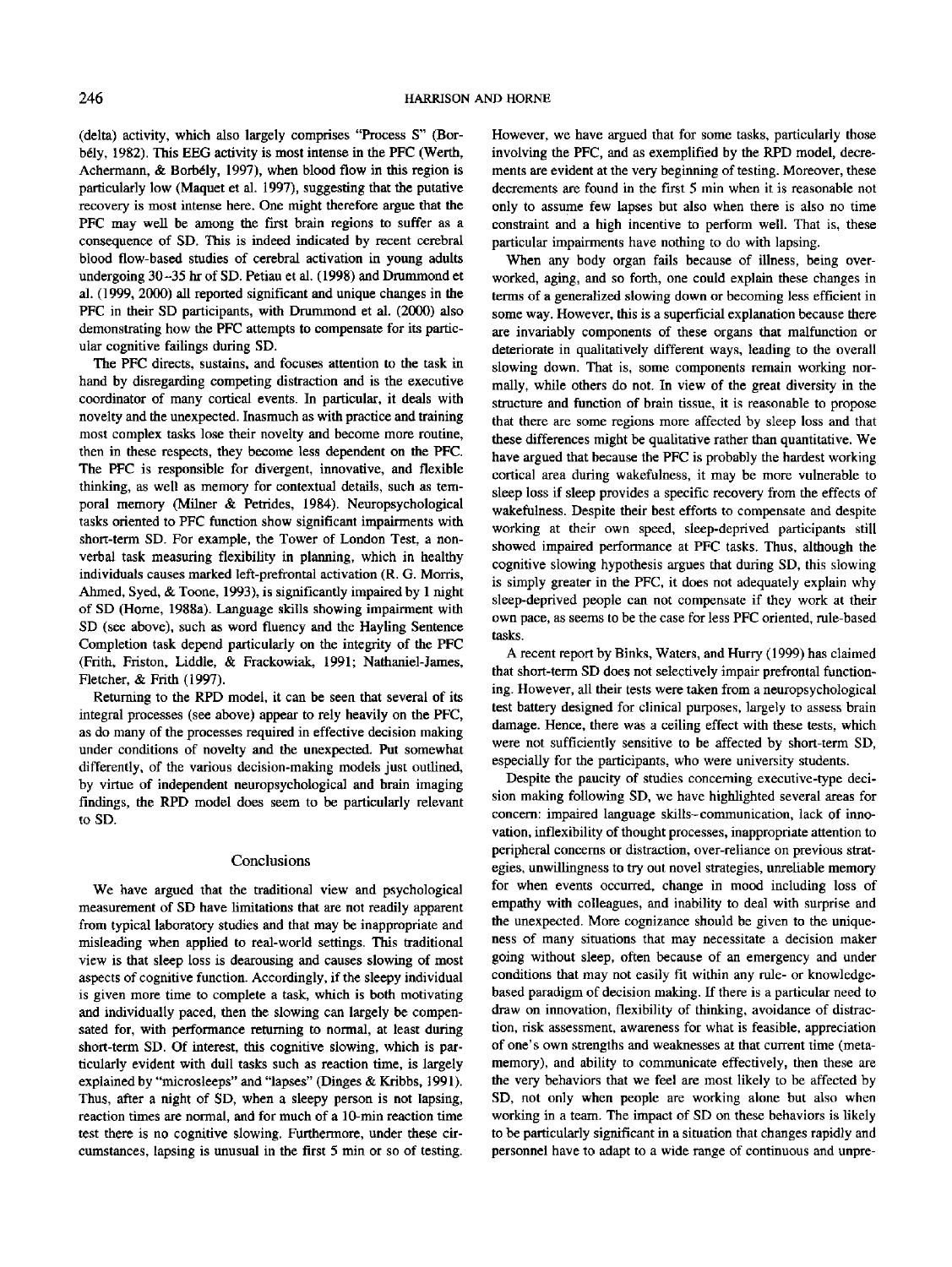dictable developments. Tasks that demand other than well-learned automatic responses will be most vulnerable.

It is perhaps just a coincidence that some of the most renowned man-made disasters or near disasters concerning nuclear power plants, such as Chernobyl, Three Mile Island, Davis-Beese (Ohio), and Rancho Seco (Sacramento), all occurred in the early morning and involved human error in failing to contain otherwise controllable but unexpected and unusual mechanical or control room malfunctions. With all four, experienced control room managers misdiagnosed and failed to appreciate the extent of the fault and then embarked on courses of action that were inappropriate and continued to persevere in this way in spite of clear indications that their original assessment was wrong. Of course, it is difficult to say how much of this could have been due to SD effects on decision making and not to stress and panic. However, SD certainly played a crucial role in the fateful dawn decision *to* launch the Space Shuttle Challenger. The report of the *Presidential Commission on the Space Shuttle Challenger Accident* (1986) cited the contribution of human error and poor judgment related to sleep loss and shift work during the early morning hours and stated that the decision to launch "should have been based on engineering judgments. However, other factors may have impeded or prevented effective communication and exchange of information" (p. G-5). Key managers had obtained less than 2 hr sleep the night before and had been on duty since 1:00 a.m. that morning. The report further commented that "working excessive hours, while admirable, raises serious questions when it jeopardizes job performance, particularly when critical management decisions are at stake" (p. G-5).

We have attempted to integrate the experimental findings from SD studies with the current understanding of behavioral decision making. A popular (RPD) model of the decision-making process in applied settings highlights skills likely to cause the most difficulty following SD. Such skills also largely involve the PFC, which is a brain area shown by recent laboratory studies to be particularly vulnerable to SD.

Most SD studies have used young adults, more specifically men, and these young adults are usually from colleges or junior ranks in the forces. Consequently, much of our knowledge is based on people who are neither typical of the normal population nor typical of more senior decision makers or commanders, who may well be men and women over the age of 40 years. Clearly, there is a need to involve older people in future studies of decision making and SD. The only two (related) studies (Webb, 1985; Webb & Levy, 1982) that have looked at older (40-60 years old) versus younger (20-25 years old) participants used only the simpler type of performance tests. Compared with the younger group, the older participants claimed less of a decline in subjective ratings of sleepiness and impaired performance, but this was not borne out by the tests of persistence-attention, precision, and cognitive processing, which all showed a greater deterioration in the latter group.

If, during a prolonged crisis, key decision makers remain awake beyond about 24 hr, then it is reasonably clear that despite their best efforts to perform well, their decision-making ability will become impaired. Whether or not psychostimulants (e.g., caffeine, Modafinil, pemoline) in pharmacological doses can redress the decline in these particular skills remains to be seen; very little published research is apparent. We (Harrison *&* Home, 2000) have shown that caffeine in moderate doses (350 mg) fails to significantly improve at least some of these impairments following 1 night of SD. This contrasts with the variety of studies reporting on the beneficial effects of psychostimulants on more simple tests of persistence and attention (cf. Buysee, 1991). Clearly, sleep is the best anodyne for the sleep-deprived decision maker. If the crisis persists, then this individual needs to be replaced temporarily by someone equally competent who has had adequate sleep. As to the minimum sleep length necessary for an acceptable return of performance at these tasks, this must also remain a rhetorical question for the time being. However, the quality of this sleep is probably important. For example, because slow wave sleep-Process S is implicated in this recovery (see above) and is most evident during the first 4 hr of sleep (Borbely, 1982; Home 1988b), a working hypothesis might be that at least this amount of sleep may be needed for adequate performance at these particular skills.

### References

- Angus, R. G., & Heslegrave, R. J. (1985). Effect of sleep loss on sustained cognitive performance during a command and control simulation. *Behavior Research Methodology and Instrumentation, 17,* 55—67.
- Angus, R. G., Heslegrave, R. J., & Myles, W. S. (1995). Effects of prolonged sleep deprivation, with and without chronic physical exercise, on mood and performance. *Psychophysiology, 22,* 276-282.
- Baddeley, A. (1968). A 3 minute reasoning test based on grammatical transformation. *Psychonomic Science, 10,* 341-342.
- Banderet, L. E., Stokes, J. W., Francesconi, R., Kowal, D. M., & Naitoh, P. (1981). Artillery teams in simulated sustained combat: Performance and other measures. In L. C. Johnson, D. J. Tepas, W. P. Colquhoun, *&* M. J. Cotligan (Eds.), *Biological rhythms, sleep and shiftwork* (pp. 459-477). New York: Spectrum.
- Baranski, I. V., & Pigeau, R. A. (1997). Self-monitoring cognitive performance during sleep deprivation: Effects of modafinil, d-amphetamine and placebo. *Journal of Sleep Research, 6,* 84-91.
- Bard, E. G., Sotillo, C., Anderson, A. H., Thompson, H. S., & Taylor, M. M. (1996). The DCLEM map task corpus: Spontaneous dialogue under SD and drug treatment. *Speech Communication, 20,* 71-84.
- Beatty, J., Adhem, S., & Katz, R. (1977). Sleep deprivation and the vigilance of anesthesiologists during simulated surgery. In R. Mackie (Ed.), *Vigilance theory, operational performance and physiological correlates* (pp. 1-18). New York: Plenum.
- Bechara, A., Damasio. H., Tranel, D., & Damasio, A. R. (1997, Febmary 28). Deciding advantageously before knowing the advantageous strategy. *Science, 275,* 1293-1295.
- Belenky, G., Penetar, D. M., Thome, D. R., Popp, K., Leu, J., Tnomas, M., Sing, H., Balkin, T. J., Wesensten, N. J., & Redmond, D. P. (1994). The effects of sleep deprivation on performance during continuous combat operations. In B. M. Marriott (Ed.), *Food components to enhance performance* (pp. 127-135). Washington, DC: National Academy Press.
- Binks, P. G., Waters, W. F., & Hurry, M. (1999). Short-term total sleep deprivation does not selectively impair higher cortical functioning. *Sleep, 22,* 328-334.
- Blagrove, M. (1994). Interrogative suggestibility—The effects of sleep deprivation and relationship with field-dependence. *Applied Cognitive Psychology, S,* 169-179.
- Blagrove, M. (1996). The effects of length of sleep deprivation on interrogative suggestibility. *Journal of Experimental Psychology: Applied, 2,* 48-59.
- Blagrove, M., Alexander, C., & Home, J. A. (1995). The effects of chronic sleep reduction on the performance of cognitive tasks sensitive to sleep deprivation. *Applied Cognitive Psychology, 9,* 21-40.
- Bliss, E. L., Clark, L. D., & West, C. D. (1959). Studies of sleep depri-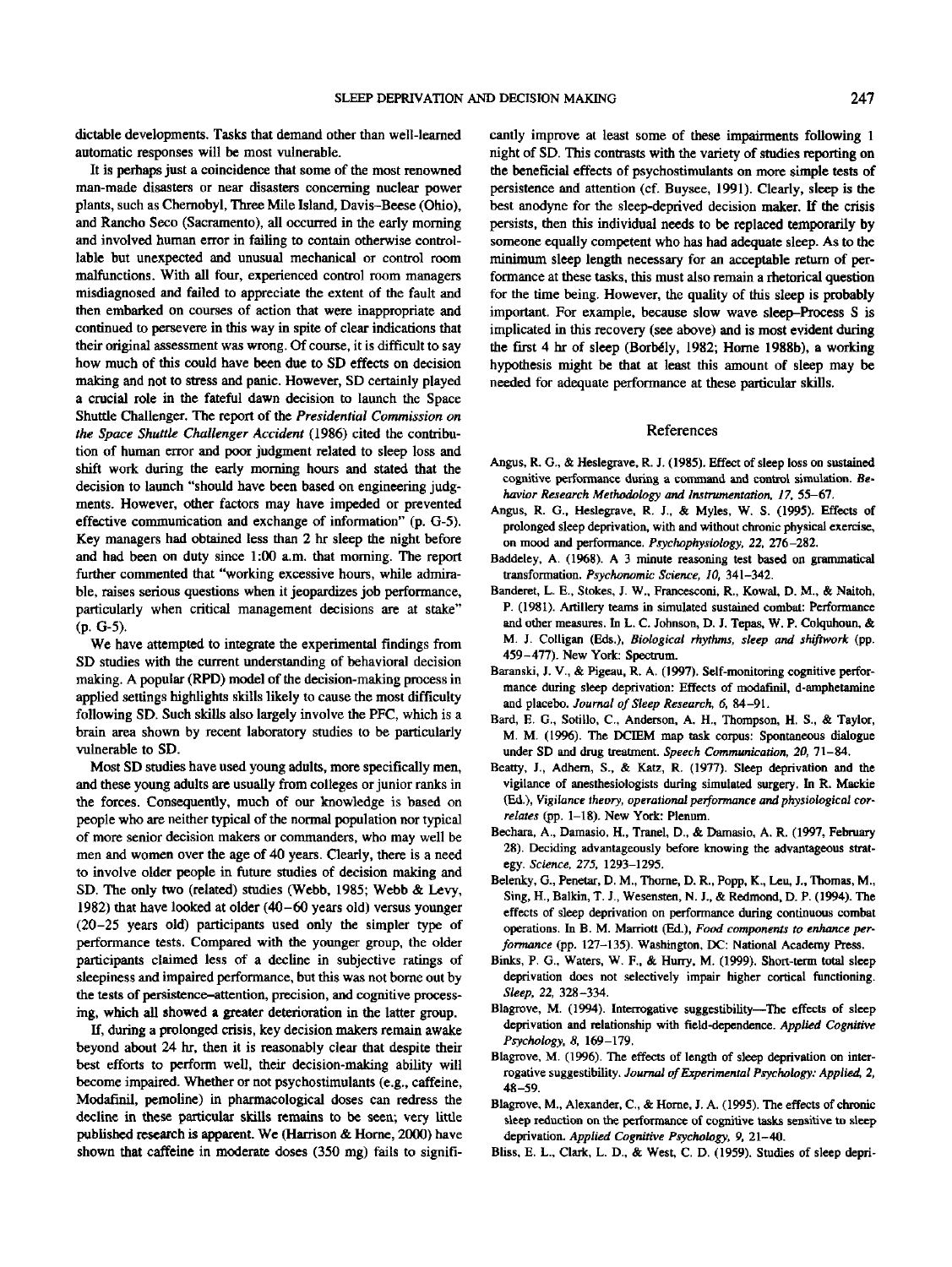vation: Relationship to schizophrenia. *Archives of Neurology, SI,* 348- 359.

- Borbély, A. A. (1982). A two process model of sleep. *Human Neurobiology, 1,* 195-204.
- Brown, I. D., Tickner, A. H., & Simmons, D. C. (1970). Effect of prolonged driving on overtaking criteria. *Ergonomics, 12,,* 239-242.
- Brown, V. J., Van Susternen, T., Onsager, D. R., Simpson, D., Salaymeh, B., & Condon, R. E. (1994). Influence of sleep deprivation on learning among surgical house staff and medical students. *Surgery, 115,* 604- 610.
- Buysee, D. J. (1991). Drugs affecting sleep, sleepiness and performance. In T. H. Monk (Ed.), *Sleep, sleepiness and performance* (pp. 249-306). Winchester, England: Wiley.
- Cannon-Bowers, J. A., Salas, E., & Pruitt, J. S. (1996). Establishing the boundaries of a paradigm for decision-making research. *Human Factors, 38,* 193-205.
- Corcoran, D. W. J. (1963). Doubling the rate of signal presentation in a vigilance task during sleep deprivation. *Journal of Applied Psychology, 47,* 412-415.
- Damasio, A. R. (1996). The somatic marker hypothesis and the possible functions of the prefrontal cortex. *Philosophical Transactions Royal Society London: Series B, 351,* 1413-1420.
- Deary, I. J., & Tait, R. (1987). Effects of sleep disruption on cognitive performance and mood in medical house officers. *British Medical Journal, 295,* 1513-1516.
- Dinges, D. P., & Kribbs, N. B. (1991). Performing while sleepy: Effects of experimentally induced sleepiness. In T. H. Monk (Ed.), *Sleep, sleepiness and performance* (pp. 97-128). Winchester, England: Wiley.
- Drummond, S. P. A., Brown, G. A., Gillin, J. C., Strieker, J. L., Wong, E. C., & Buxton, R. B. (2000, February 10). Altered brain response to verbal learning following sleep deprivation. *Nature, 403,* 655-657.
- Drummond, S. P. A., Brown, G. A., Strieker, J. L., Buxton, R. B., Wong, E. C., & Gillin, J. C. (1999). Sleep deprivation-induced reduction in cortical functional response to serial subtraction. *NeuroReport, W,* 3745-3748.
- Endsley, M. R., & Smith, R. P. (1996). Attention distribution and decision making in tactical air combat. *Human Factors, 38,* 232-249.
- Flin, R., Slaven, G., & Stewart, K. (1996). Emergency decision making in the offshore oil and gas industry. *Human Factors, 38,* 262-277.
- Frith, C., Friston, K., Liddle, P. F., & Frackowiak, R. S. J. (1991). A PET study of word finding. *Neuropsychologia, 29,* 1137-1148.
- Goldman, L. T., McDonough, M. T., *&* Rosemond, G. P. (1972). Stresses affecting surgical performance and learning. *Journal of Surgical Research, 12,* 83-86.
- Harrison, Y., & Home, J. A. (1997). Sleep deprivation affects speech. *Sleep, 20,* 871-878.
- Harrison, Y., & Home, J. A. (1998a). Sleep deprivation impairs short and novel language tasks having a prefrontal focus. *Journal of Sleep Research, 7,* 95-100.
- Harrison, Y., & Home, I. A. (1998b). Sleep loss affects risk-taking. *Journal of Sleep Research,* 7(Suppl. 2), 113.
- Harrison, Y., & Home, J. A. (1999). One night of sleep loss impairs innovative thinking and flexible decision making. *Organizational Behavior and Human Decision Processes, 78,* 128-145.
- Harrison, Y., & Home, J. A. (2000). Sleep loss and temporal memory. *The Quarterly Journal of Experimental Psychology: Human Experimental Psychology, 53A.* 271-279.
- Haslam, D. R. (1984). The military performance of soldiers in sustained operations. *Aviation, Space and Environmental Medicine, 55,* 216-221.
- Heaton, R., Chelune, G., Talley, J., Kay, G., & Curtiss, G. (1993). *Wisconsin Card Sorting Test manual: Revised and expanded.* Odessa, FL: Psychological Assessment Resources.

Hendry, C., & Burke, E. (1995). *Decision making on the London incident*

*ground.* Paper presented at the fourth European Congress of Psychology, Athens, Greece.

- Herscovitch, J., Stuss, D., & Broughton, R. (1980). Changes in cognitive processing following short-term cumulative partial sleep deprivation and recovery oversleeping. *Journal of Clinical Neuropsychology, 2,* 301— 319.
- Hockey, G. R. J. (1970). Changes in attention allocation in a multicomponent task under sleep deprivation. *British Journal of Psychology, 61,* 473-480.
- Hockey, G. R. J., Wastell, D. G., & Sauer, J. (1998). Effects of sleep deprivation and user interface on complex performance: A multilevel analysis of compensatory control. *Human Factors, 40,* 233—253.
- Home, J. A. (1988a). Sleep deprivation and divergent thinking ability. *Sleep, 11,* 528-536.
- Home, J. A. (1988b). *Why we steep-The functions of sleep in humans and other mammals.* Oxford, England: Oxford University Press.
- Home, J. A. (1993). Human sleep, sleep deprivation and behaviour: Implications for the prefrontal cortex and psychiatric disorder. *British Journal of Psychiatry, 162,* 413-419.
- Home, J. A. (2000, February 10). Images of lost sleep. *Nature. 403.* 605-606.
- Home, J. A., & Pettitt, A. N. (1985). High incentive effects on vigilance performance during 72 hours of total sleep deprivation. *Acta Psychologica, 58,* 123-139.
- Isen, A. M., Nygren, T. A., & Ashby, F. G. (1988). Influence of positive affect on the subjective utility of gains and losses : It is just not worth the risk. *Journal of Personality and Social Psychology, 55,* 710-717.
- Isen, A. M., & Patrick, R. (1983). The effect of positive feelings on risk taking: When the chips are down. *Organizational Behavior and Human Decision Processes, 31,* 194-202.
- Kaempf, G. L., Klein, G, Thordsen, M. L., & Wolf, S. (1996). Decision making in complex naval command and control environments. *Human Factors, 38,* 220-231.
- Kahneman, D., & Tversky, A. (1979). Prospect theory: An analysis of decision making under risk. *Econometrica, 47,* 263-291.
- Kahneman, D., & Tversky, A. (1996). On the reality of cognitive illusions. *Psychological Review, 103,* 582-591.
- Kjellberg, A. (1975). Effects of sleep deprivation on performance of a problem-solving task. *Psychological Reports, 37,* 479-485.
- Kjellberg, A. (1977). Sleep deprivation and some aspects of performance. *Waking and Sleeping, 1,* 139-143.
- Klein, G. (1989). Recognition-primed decisions. *Advances in Man-Machine Systems Research, 5,* 47-92.
- Klein, G. (1993). A recognition primed decision (RPD) model of rapid decision making. In G. A. Klein, J. Orasanu, R. Calderwood, <& C. Zsambok (Eds.), *Decision making in action: Models and methods* (pp. 138-147). Norwood, NJ: Ablex.
- Klein, G. (1997). The recognition-primed model: Looking back, looking forward. In C. Zsambok & G. Klein (Eds.), *Naturalistic decision making* (pp. 285-292). Hillsdale, NJ: Erlbaum.
- Kollar, E. J., Slater, G. R, Palmer, J. O., Doctor, R. F., & Mandell, A. J. (1966). Stress in subjects undergoing sleep deprivation. *Psychosomatic Medicine, 28,* 101-113.
- Kuhlberger, A. (1998). The influence of framing on risky decisions: A meta analysis. *Organizational Behavior and Human Decision Processes, 75,* 23-55.
- Lester, J., Knapp, T. M., & Roessler, R. (1976). Sleep deprivation, personality, and performance on a complex vigilance task. *Waking and Sleeping, 1,* 61-65.
- Leung, L., & Becker, C. E. (1992). Sleep deprivation and house staff performance: Update 1984-1991. *Journal of Occupational Medicine, 34,* 1153-1160.
- Linde, L., Edland, E., & Bergstrom, M. (1999). Auditory attention and multi-attribute decision-making during a 33 h sleep deprivation period: